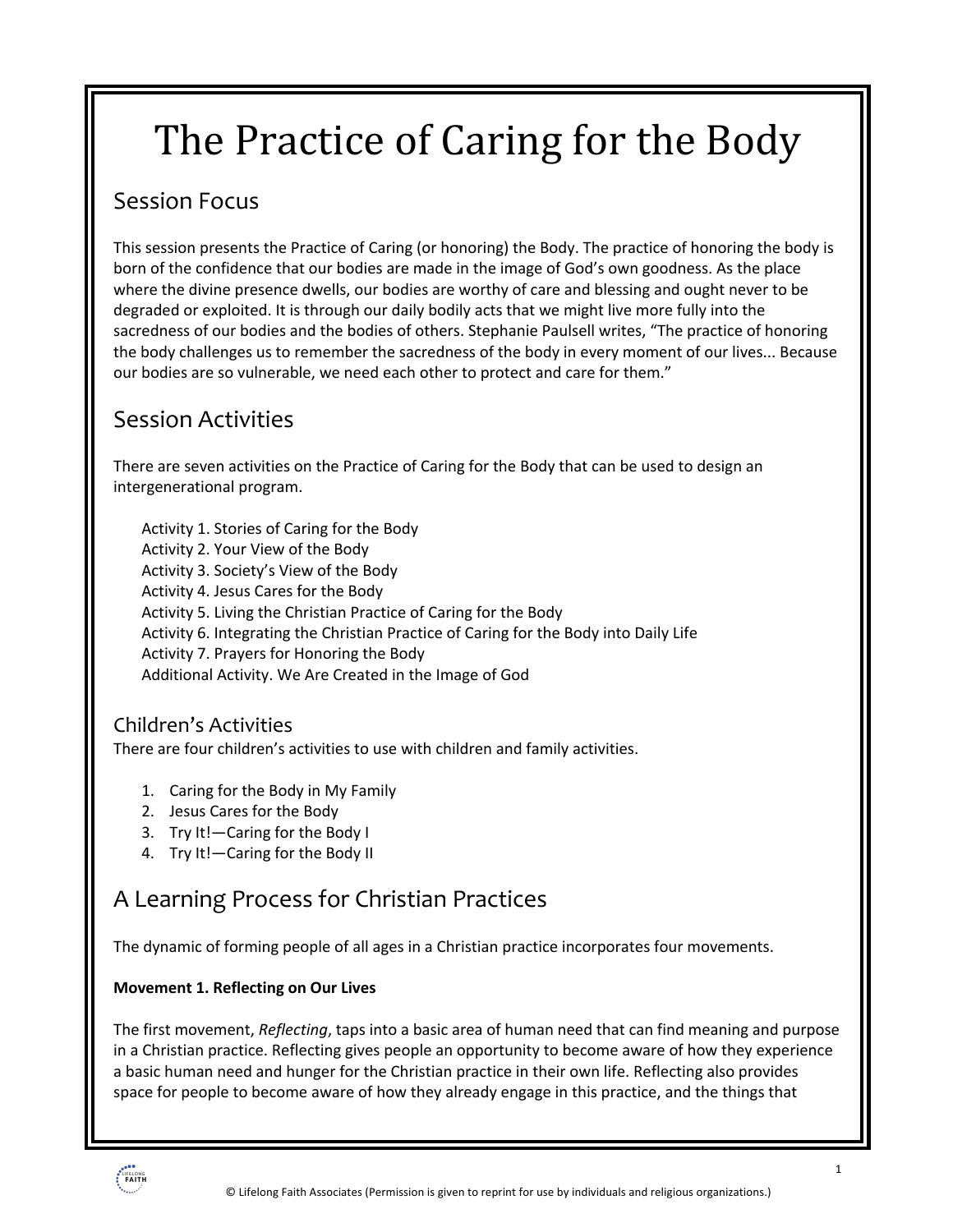distort or hinder the practice. Oftentimes this first movement begins with real-life stories (presentations, print, audio, and/or video) of people who seek meaning and purpose for their lives through a particular practice. This helps spark people's reflection and storytelling.

#### **Movement 2. Exploring the Christian Practice**

The second movement, *Exploring*, grounds the Christian practice in the Bible by describing how the biblical story deepens our understanding of the Christian practice and connects to people's human needs and hungers. We present the wisdom of the Christian tradition on a particular Christian practice, describing what people today, and throughout history, actually do when they are engaged well in a particular practice—how people or communities live the practice with exceptional grace and skill. By connecting the Christian practice to human needs and hungers, people can identify how and why a practice is important to living a meaningful life.

#### **Movement 3. Experiencing the Christian Practice**

The third movement, *Experiencing*, immerses people in the actual practice—opportunities to experience activities that lead them into the Christian practice. This immersion can take place in programs, within the life of the Christian community (such as worship and ministry activities), and/or out in the community (serving people, providing hospitality, etc.). The key is that people actually experience the practice.

#### **Movement 4. Living the Practice**

The fourth movement, *Living*, includes reflecting on the experience of the practice activities (Movement 3); showing people how to make the Christian practice a part of everyday life; and providing people with a variety of tools and activities to integrate the Christian practice into their daily life—at home, at work, at school, and in the world.

#### Learning Activities through the Four Movements

#### **Movement 1. Reflecting on Life Experience**

Activity 1. Stories of Caring for the Body Activity 2. Your View of the Body Activity 3. Society's View of the Body

#### **Movement 2. Exploring the Christian Practice**

Activity 4. Jesus Cares for the Body (Additional Activity. We Are Created in the Image of God)

**Movement 3. Experiencing the Christian Practice** Activity 5. Living the Christian Practice of Caring for the Body

#### **Movement 4. Living the Practice**  Activity 6. Integrating the Christian Practice of Caring for the Body into Daily Life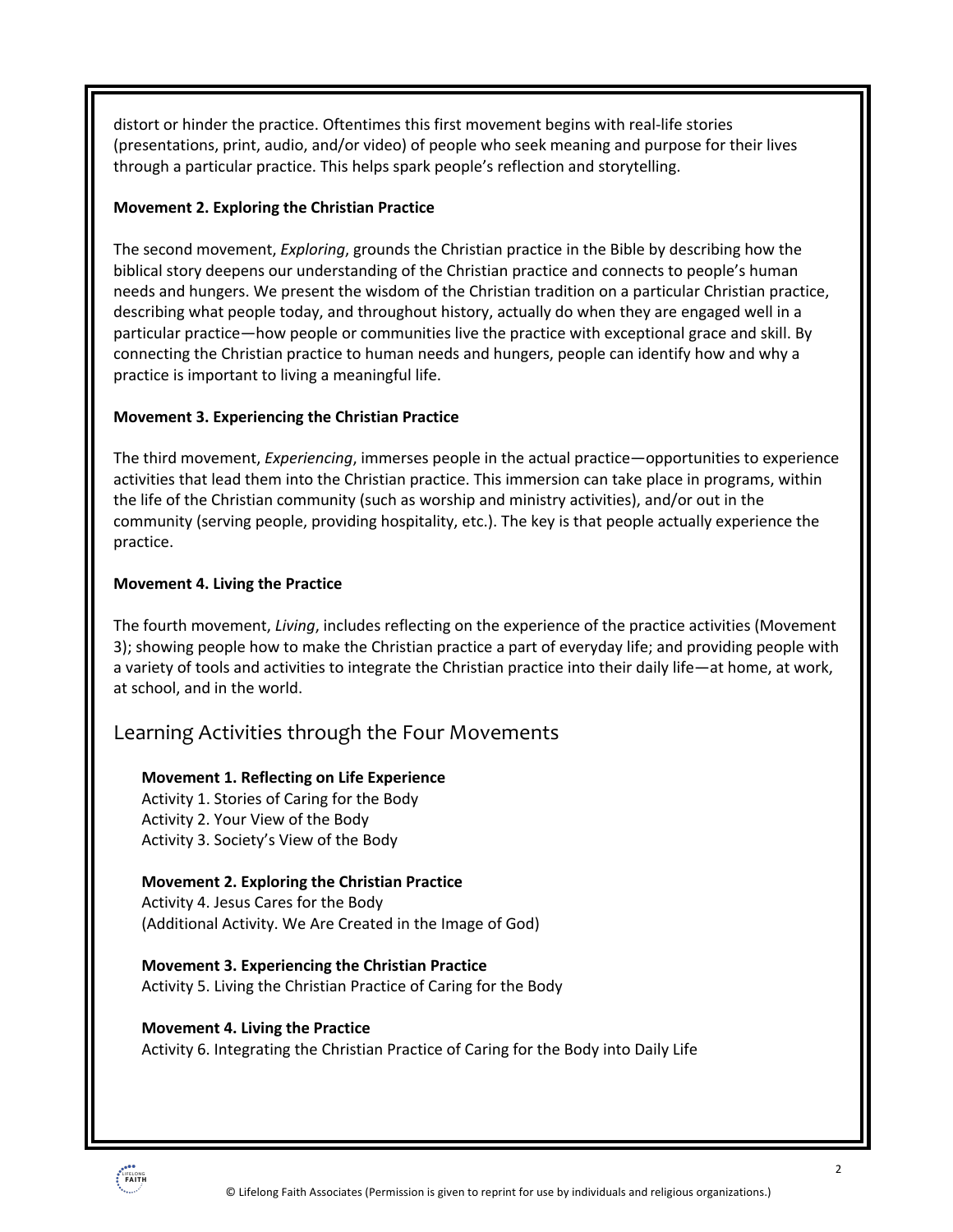# Session Plan

## Intergenerational Design: Whole Group with Age-Appropriate Table Groups

This session works best with the whole group in the same room and a presentation/facilitation team that guides people through the activities in age-appropriate table groups. Guide the table groups through each of the activities at the same time.

- Organize people into table groups based on age groupings: families with children (grades 1-5), middle school adolescents, high school adolescents, young adults, and adults.
- The lead facilitator guides the entire group through each of the learning experiences. All presentations and activity instructions are given to the whole group.
- The age-appropriate learning activities within each learning experience are conducted in table groups. Give them all the handouts and learning materials needed for the learning experiences.
- Where needed, small group leaders facilitate the work of the table groups.

## Part 1. (5 minutes) Gathering & Opening Prayer

• Use the Psalm 139 prayer service or one of the prayers for Caring for the Body (Activity 7)

## Part 2. (25-30 minutes) All Ages Learning: Your View of the Body

- Distribute the handouts for Activity 1 and 2 to each table group. Distribute **Caring for the Body in My Family** to children's groups.
- Begin by sharing one or more stories from **Activity 1. Stories of Caring for the Body** with the whole group. You may want to find your own stories to read that reflect the ages of the group, or find videos of stories about people caring for the body.
- Conduct **Activity 2. Your View of the Body** with teens and adults, and **Caring for the Body in My Family** with children or families with children (see children's activities).

Part 3. (75-90 minutes) In Depth Learning Experience: Jesus Cares for the Body

- Distribute the handouts for Activity 3 and 4 to each table group. Distribute **Jesus Cares for the Body**, **Try It!—Caring for the Body I & II** to children's groups.
- **Optional**: If time allows in your design, begin by conducting **Activity 3. Society's View of the Body** with age appropriate advertisements for the children, adolescent, and adult groups.
- Conduct **Activity 4. Jesus Cares for the Body** with the whole group. Introduce the activity and then guide the table groups in preparing and presenting a skit on one of the Gospel stories, . Make sure that each group has a different Gospel story.

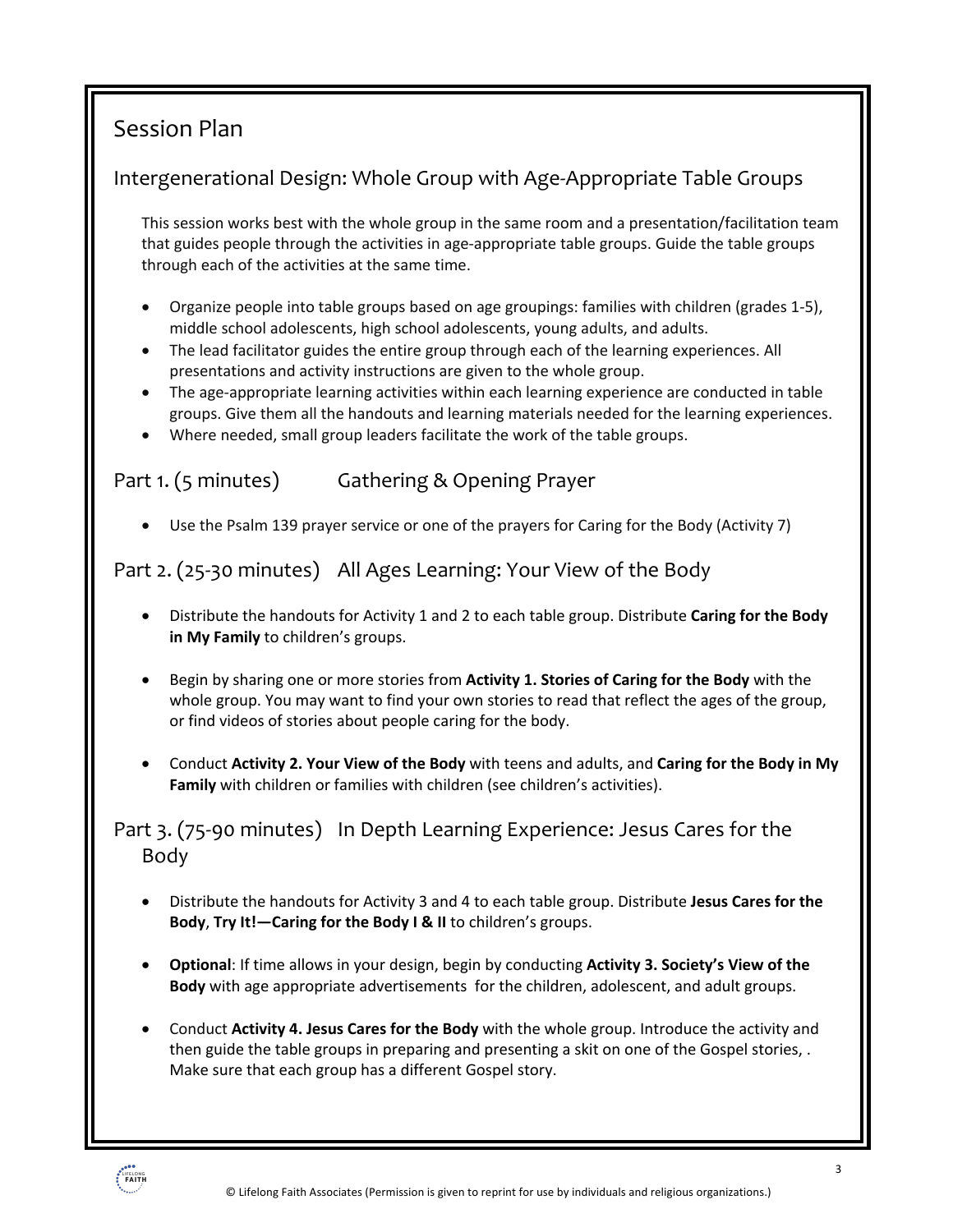After the skits use the discussion questions to guide the table groups in reviewing what they learned.

- Present the key points of how Jesus cared for the body using the content on Activity #5. (Children can complete the **Jesus Cares for the Body** handout.)
- Conclude by using **Activity 6. Living the Christian Practice of Caring for the Body** to help people care for their own bodies. The goal of this part of the learning design is to have people experience one or more activities to help them imagine ways of caring for their own body. Families with children can do these activities together. Distribute the two Try It! Activities to groups with children.

## Part 4. (20 minutes) Applying the Learning

• If time allows in your design, conclude with **Activity 6. Integrating the Christian Practice of Caring for the Body into Daily Life** or review the activity for people to complete at home. This final activity helps people identify ways that they can integrate the Christian practice of Caring for the Body into their daily life.

## Part 5. (15 minutes) Closing Prayer Service

Use one of the prayers or ritual actions for Caring for the Body (Activity 7).

## Materials Needed

Check each activity for the materials that are needed.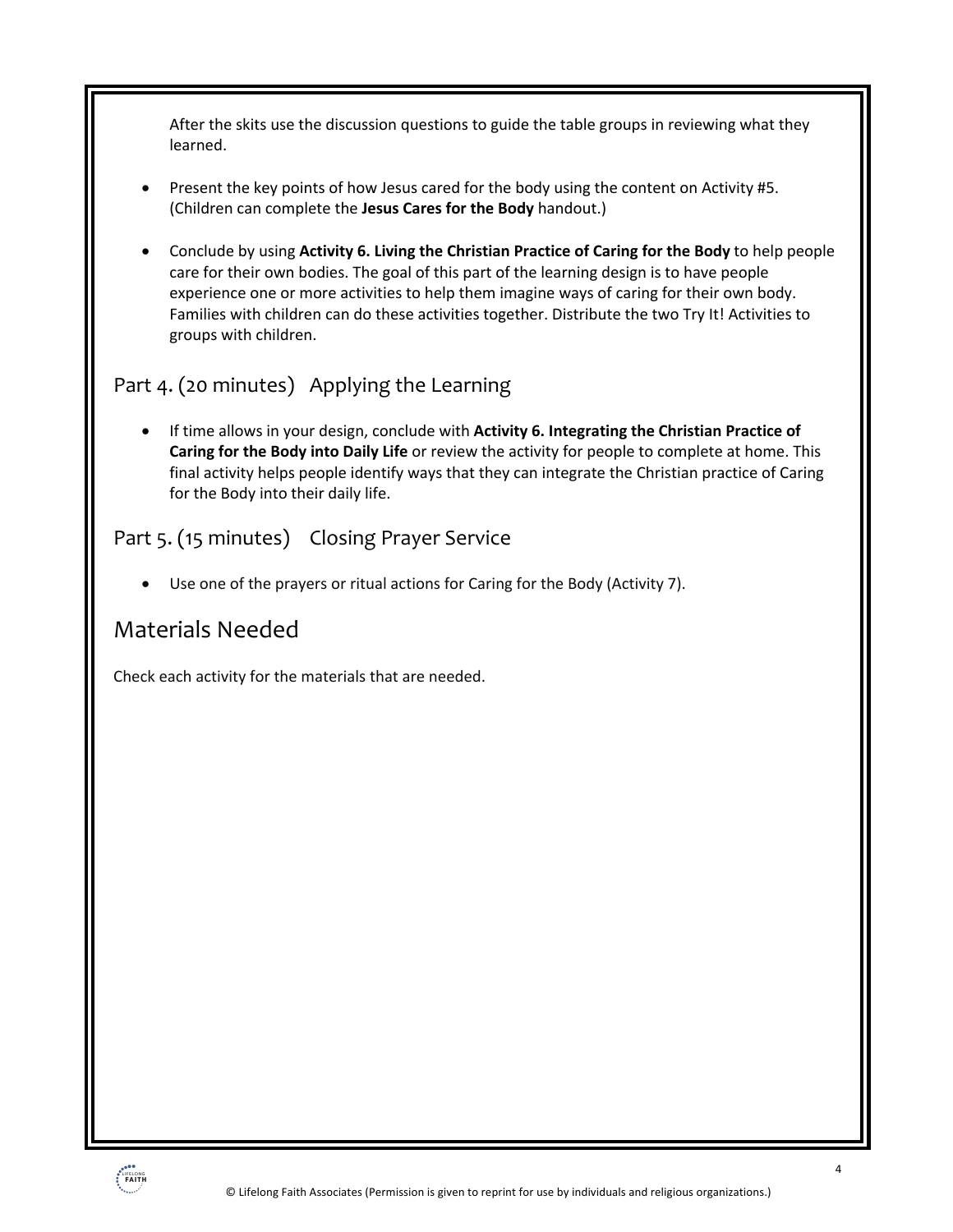# Activity 1. Stories of Caring for the Body

### Plan

Share with the group the stories about caring for the body: "Anne's 'Heart Attack,'" "A Married Couple's Touch," and "Mom's Last Bath." Have people read the stories or identify three people who will read each story.

Have people reflect on the stories in small groups using the following questions:

- $\triangleq$  Our bodies speak to us all the time. How we listen to our bodies can make all the difference in the world! What do you think Anne's body is telling her? Why was it hard for her to hear what her body was saying?
- $\blacklozenge$  Isn't it remarkable, almost startling, how different Thelma's story is from Anne's story? What do you notice about Thelma's response to her own failing body as compared with Anne's response? What is Kay, Thelma's daughter, learning from her mother? How is dignity being honored in this story?
- $\blacklozenge$  How does the married couple's experience of touching connect them at a deeper level? What is God saying to them through their bodies and the many different ways they touch? What have they learned about the importance of touch over their twenty-five years of marriage? How is the dignity of the body honored in their lives?

## Activity

### Anne's "Heart Attack"

Anne was surprised when her cardiologist suggested stress management to treat heart attack symptoms. At thirty-six, she was the marketing director for an aggressive high-tech firm, in line for promotion to vice-president. She drove a new sports car, traveled extensively, and had an active social life. Sure, she felt stressed occasionally, but she was in control of her life and doing quite nicely, thank you.

That was on the outside; on the inside, she felt "the wheels on my tricycle are about to fall off. I'm a mess." For several months, she had had attacks of shortness of breath, heart palpitations, chest pains, dizziness, and tingling sensations in her fingers and toes. Filled with a sense of impending doom, she would become anxious to the point of panic. Every day she dreaded the panic attacks that could strike without reason or warning.

The symptoms were so bad that on two occasions she rushed to a nearby hospital emergency room, fearing she was having a heart attack. The first episode followed an argument with her boyfriend about the future of their relationship, and the second followed a fight at work with her boss over a new marketing campaign. Tests showed nothing wrong with her heart. She left the hospital with instructions on how to breathe into a paper bag to reduce hyperventilation, and a prescription for tranquilizers. She felt foolish, and went home feeling embarrassed, angry and confused. She remained convinced that she had almost had a heart attack.

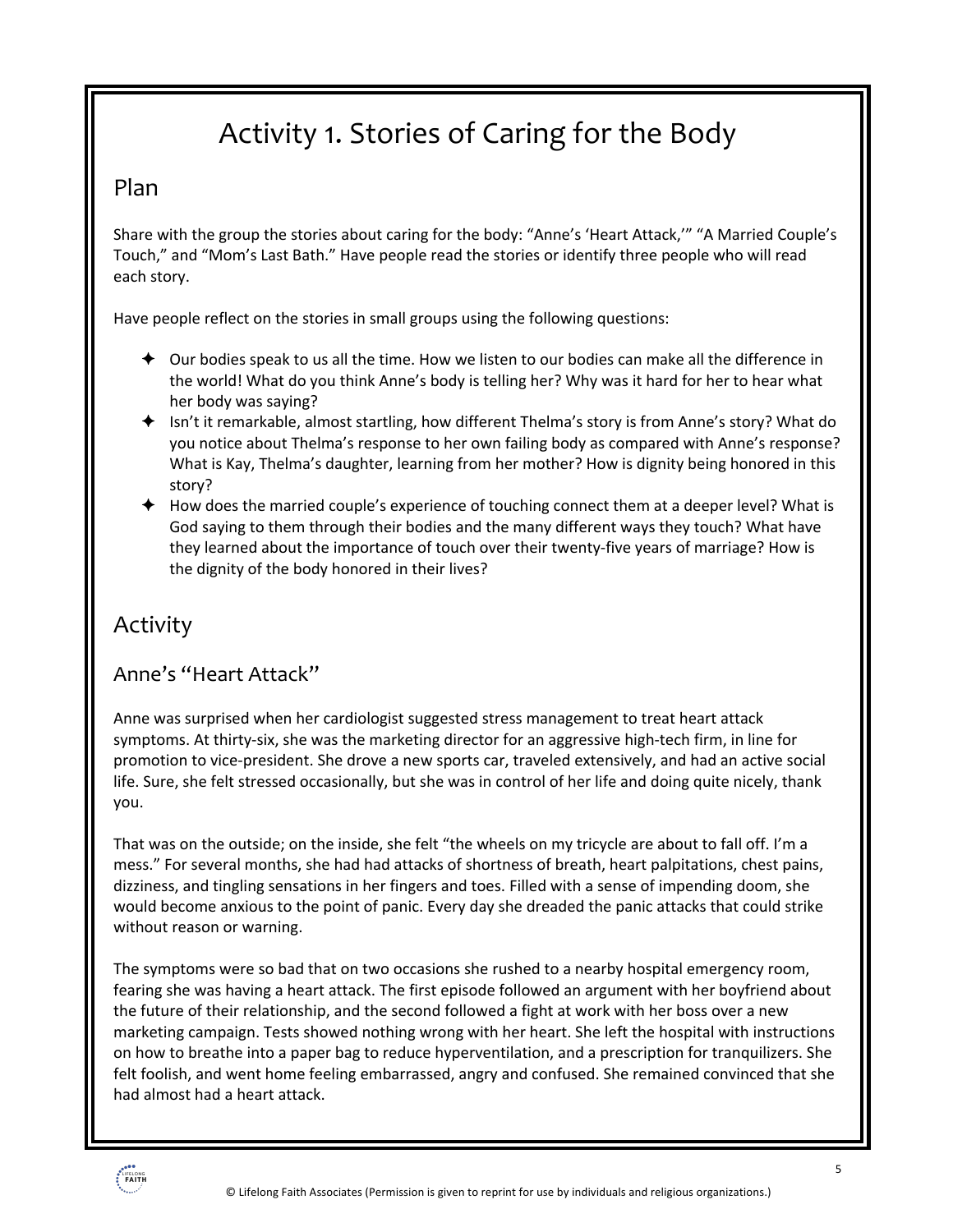## A Married Couple's Touch

For our twenty-fifth wedding anniversary, my wife gave me a picture album with photos of the two of us from the time we started dating to the present.

As I paged through the years. I was struck with the way we touched each other in all those pictures: holding hands in front of a fountain, arm in arm, sitting on my lap at a picnic table, sitting on a sofa with her head on my shoulder. I thought about how connected we are by our touching each other over these twenty-five years, and what a great gift that is in our marriage, and in my life.

I recall holding her hand as she was rolled down the hallway to surgery recently, and the reassurance of our daily kisses good-bye in the morning. I think of how calming it is when she rubs the back of my shoulders after a tense day at work.

Our touching each other, even when it's done unconsciously, connects us on a level we seldom talk about. Touch seems to strengthen our life together whether we are making love or just holding hands during the sad part of a movie. It seems that something passes between us, a kind of energy that is sometimes passion, sometimes reassurance or comfort or peace.

Some of the ways we touch are so much a part of our daily routine that we are not even aware of their effect on us; her taking my arm when she wears high-heeled shoes or our "sleeping like spoons" on cold winter nights.

I grew up in a family where we hardly ever touched one another except when it was necessary. Maybe that's why I was so struck by the effect touch has had on our life together.

We received a lot of gifts on our twenty-fifth anniversary, but that album is my favorite! (Mary Jo Pederson, Thomas Greisen, and Ronald Wasikowski)

### Mom's Last Bath

Thelma is living her last days. Her family surrounds her. Kay writes to me of her mother's last bath.

She insists on being clean, and today Amy and I invited her to a bath if she was up to it in the late afternoon. The appointed time came. Mom worked and worked and finally sat up on the side of her bed, legs down feet toward the floor. Then the vomiting began, Violent vomiting taking her last bit of strength.

She told me to draw her bath showing me with her hands how deep.

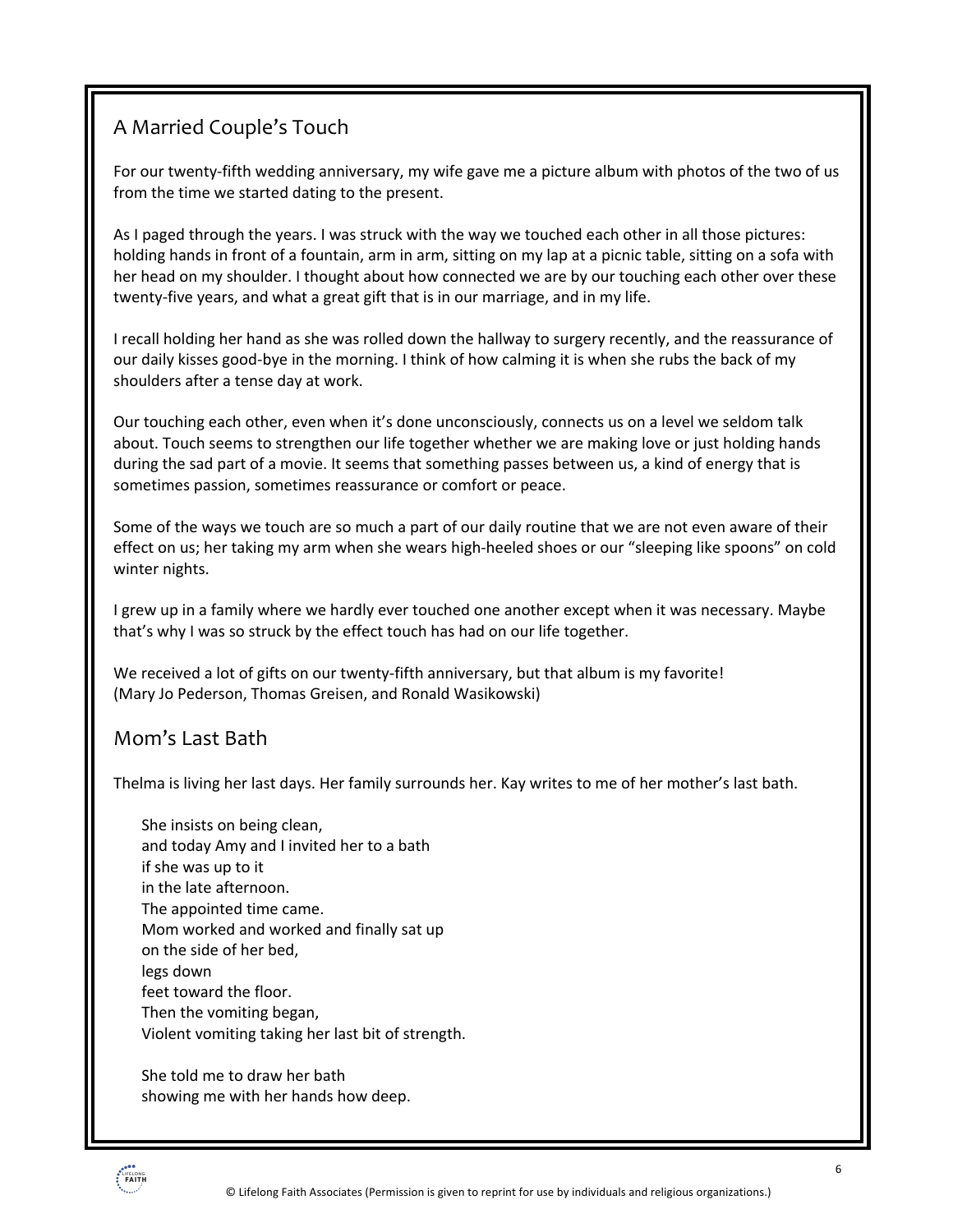I turned the bathroom heater on. I cleaned the hair out of the drain trap. I ran all hot water at first to warm the tub then moderated it, checking with my wrist. She shuffled to the bathroom, sat down on a towel I had placed on the edge of the tub. We undressed her. She stood up, grabbed the grip bar that dad had installed for her. I stood behind her, straddling the tub, ready to catch her in case she fell. She told me I needed to trust her to know what she could do. And then that precious body that I have looked at and loved and memorized lowered into the water. She never opened her eyes lay there still silent then put her hand out and I placed a plastic cup in it as we had discussed I would. She slowly lifted a cup of water and poured it over her arms. Lying back down she poured another cup over her throat and neck sighing a tiny sound of pleasure. The water sounded like baptism

holy, quiet, small splashes.

The bath ended with Kay pouring cup after cup of water onto her mother's head, gently moving her fingers through the tiny bit of hair still growing there. Thelma kept both ears shut against the water with the pointer finger of each hand. Her quiet sighs of pleasure were matched by the sobs rising up from inside my friend as her tears fell into the water of her mother's last bath. (Stephanie Paulsell in *Practicing Our Faith*)

# Our Bodies Are Speaking

Our bodies speak to us all the time. How we listen to our bodies can make all the difference in the world!

 $\blacklozenge$  What do you think Anne's body is telling her? Why was it hard for her to hear what her body was saying?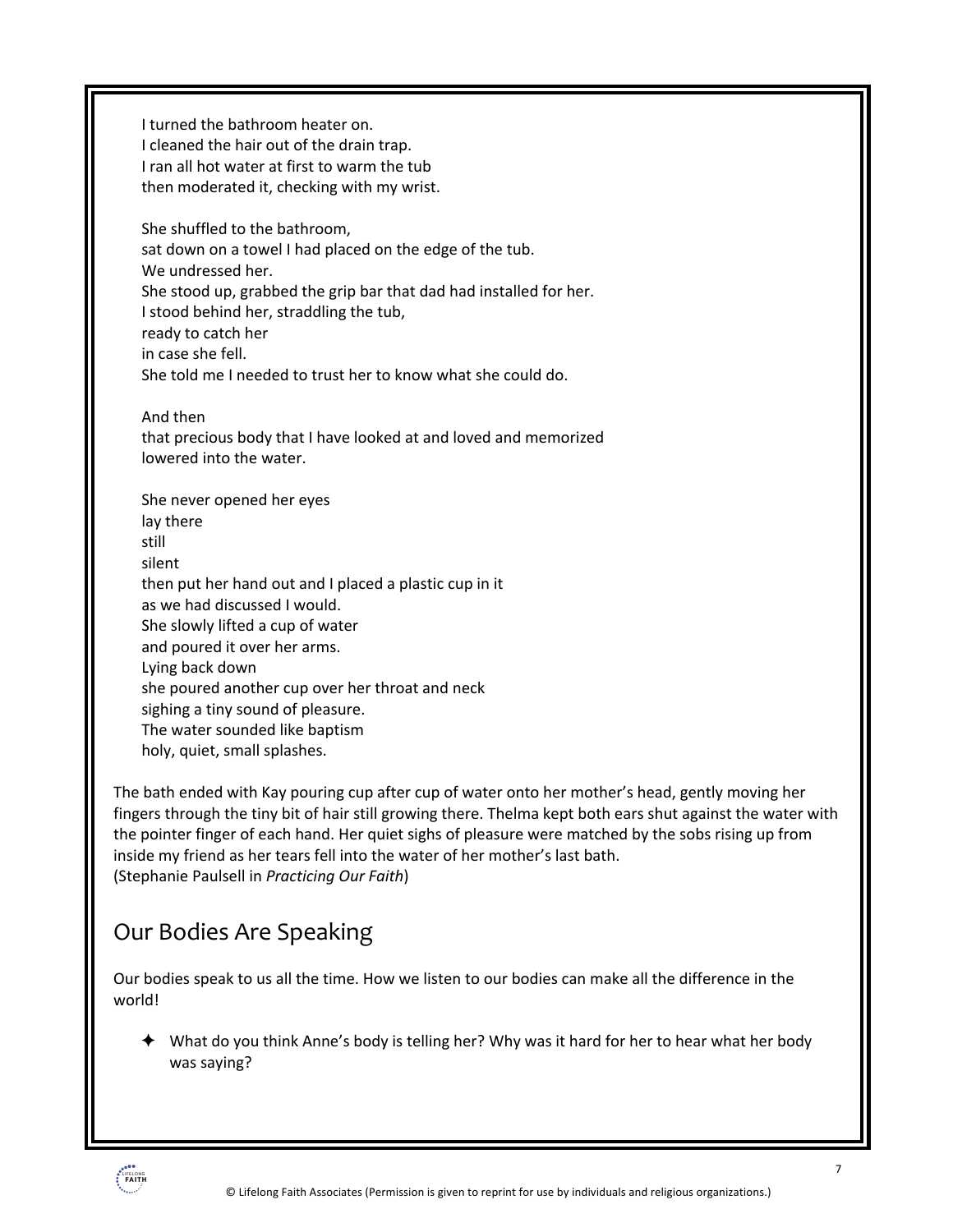- **→** Isn't it remarkable, almost startling, how different Thelma's story is from Anne's story? What do you notice about Thelma's response to her own failing body as compared with Anne's response? What is Kay, Thelma's daughter, learning from her mother? How is dignity being honored in this story?
- ! How does the married couple's experience of touching connect them at a deeper level? What is God saying to them through their bodies and the many different ways they touch? What have they learned about the importance of touch over their twenty-five years of marriage? How is the dignity of the body honored in their lives?

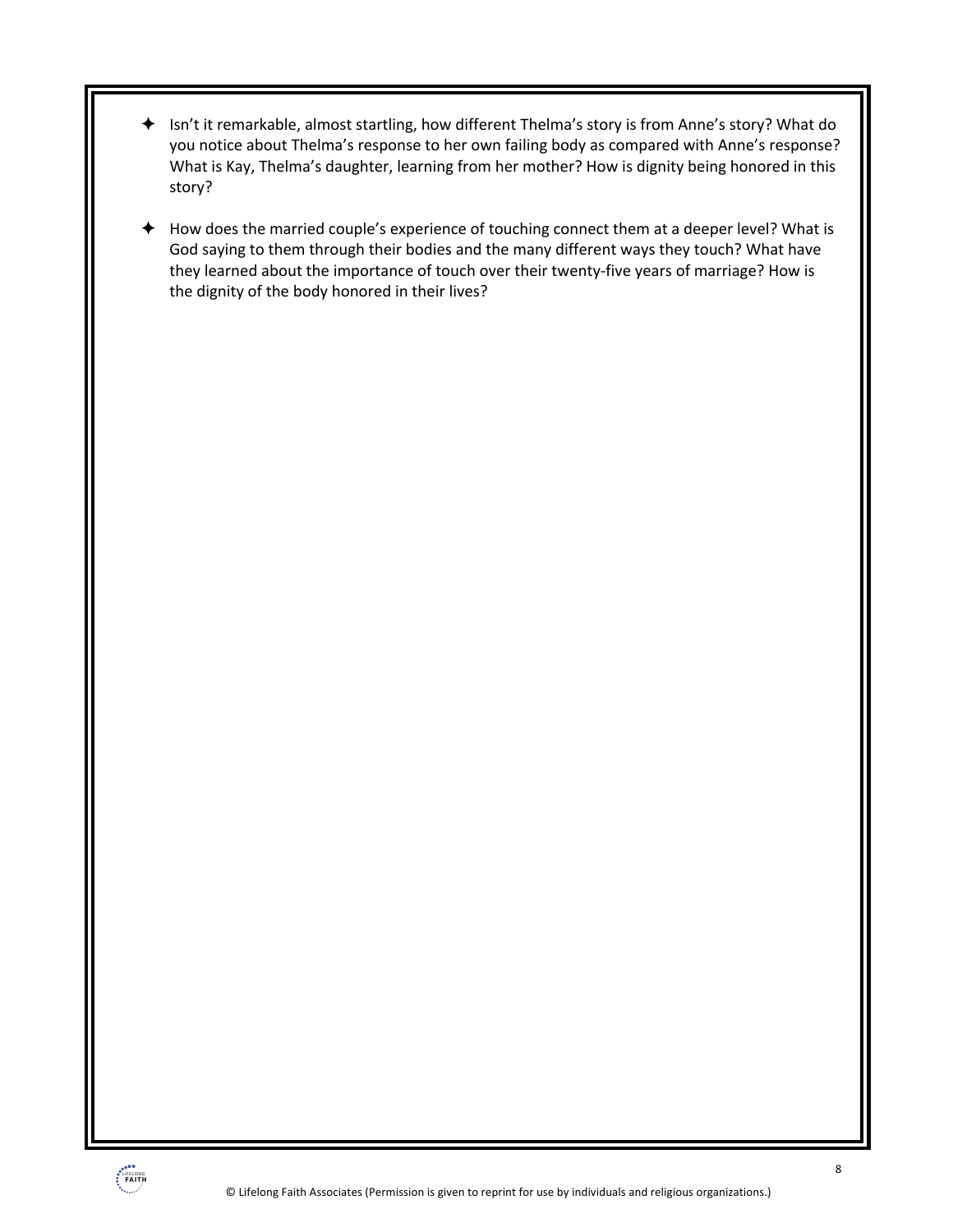# Activity 2. Your View of the Body

Invite each person (or family) to review the handout, *Your View of the Body* and complete the questions.

Give participants time to think about their responses. (Families can work together on the worksheet.)

Then invite them to share their responses to the questions with their group. Remind people that this is a storytelling experience so be sure to give each person/family time to share their story without interruptions or discussion.

Conclude the activity by inviting insights and reflections from the whole group.

## Your View of the Body

Explore your own perspectives about your body by using the following questions.

- How do you honor and care for your body?
- How do you dishonor or abuse your body?
- ! What do you see when you look in the mirror? Do you focus on what is beautiful, or do you obsess over perceived flaws? How has media advertising influenced your view of your body? How does it affect what you wear, what you eat, which products you use to care for your body or make you look good, and so on?
- ! The best thing about my body is \_\_\_\_\_\_\_\_\_\_\_\_\_\_\_\_\_\_\_\_\_\_\_ because \_\_\_\_\_\_\_\_\_\_\_\_\_\_\_\_\_\_.
- If you are married, how do you care for your spouse's body?
- If you have children, how do you care for their bodies?
- ! How do you reach out to the suffering bodies in your community, in our nation, and in the world?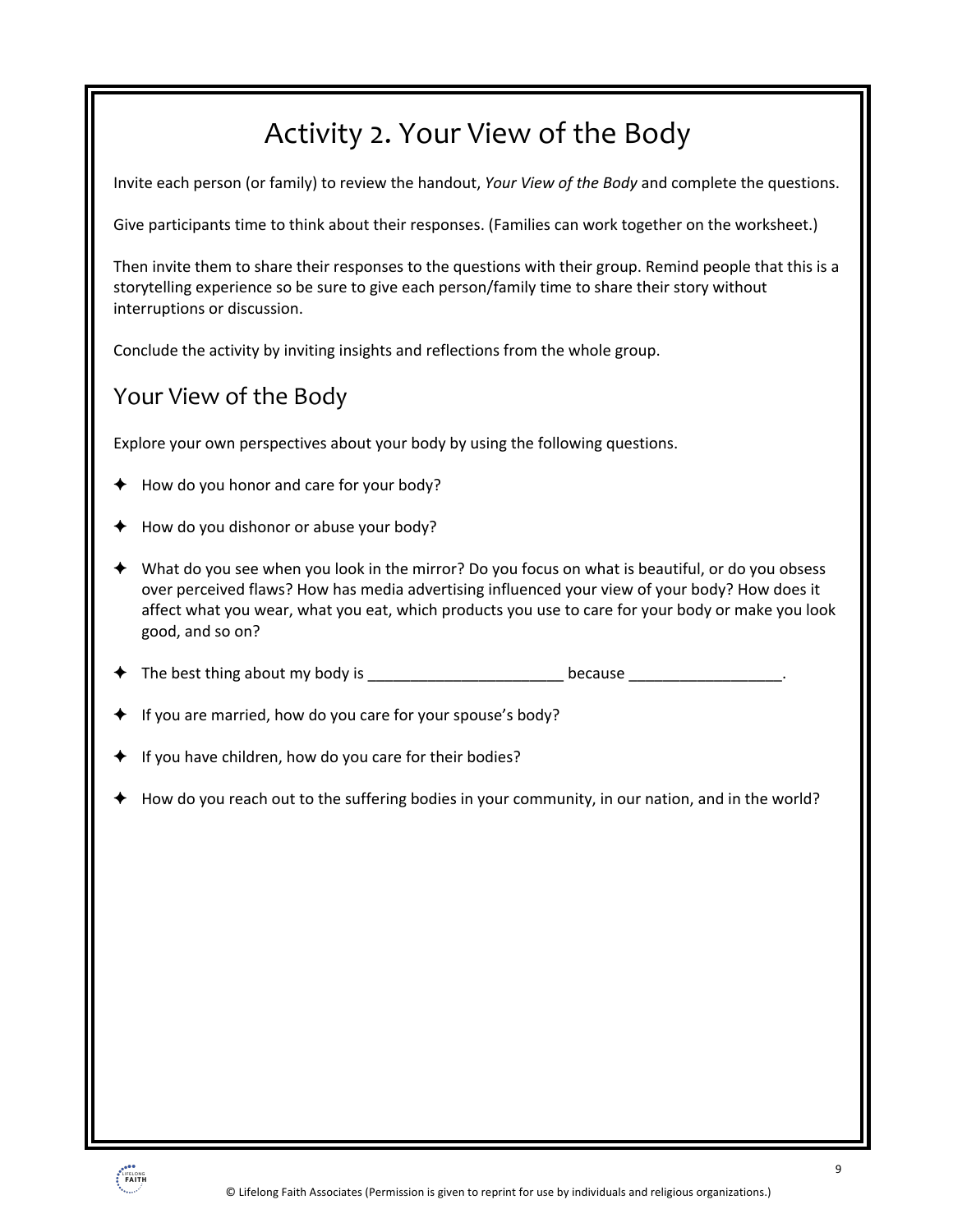# Activity 3. Society's View of the Body

## Preparation

Prepare for this activity by collecting advertising that targets the body, for example:

- Fashion magazines, and "lifestyle" magazines focused on men, women, teens, and even children. These types of magazines typically have lots of "body product" ads. Place a variety of magazines on each table prior to the session.
- TV commercials that are targeting the body and/or selling "body" products. Try to record up to 10 commercials so that you get a good selection, targeted to different audiences. Since most commercials are 30 seconds or less, this will only be 5 minutes of viewing. Remember that some commercials send positive messages about the body. Create a PowerPoint presentation with the name of each commercial so that people will be able to recall what they have seen.
- Create a video or presentation with online advertising and videos that are targeting the body and/or selling "body" products. Include apps in your research.

### Plan

- 1. Present the TV commercials and online advertising. Review the list of ads (or distribute a handout with the ad) so that people will be able to recall what they have seen.
- 2. Ask each table group to analyze the media messages about the body using the worksheet, *Society's View of the Body*. They can use one worksheet per ad or group several ads together Groups can work together or organize into small work groups, by household or ages, with each one taking 1-2 ads.
- 3. Ask individuals or households to select a magazine to review and to find up to 5 ads focused on the body: "beauty products," "body care products," etc. Using the worksheet, *Society's View of the Body*, they should summarize their impressions of the ads they have selected and writer their answers on the worksheet.
- 4. As a group, have people share their reflections on their analysis of the magazine ads and the messages about the body that were being communicated.
- 5. Ask the groups to summarize their analysis by identifying 5-6 messages society communicates through advertisement about the body. These can be written on newsprint and posted around the room. Conclude by asking each group to share one or two messages they discovered in the advertisements.

# Activity

In fairness to Anne and those of us like her, it's not entirely our fault if we neglect what our bodies are telling us. We see the message of materialism thrown at us almost unceasingly from the entertainment industry, the food and beverage industry, the toy industry, the cosmetics industry, the housing industry,

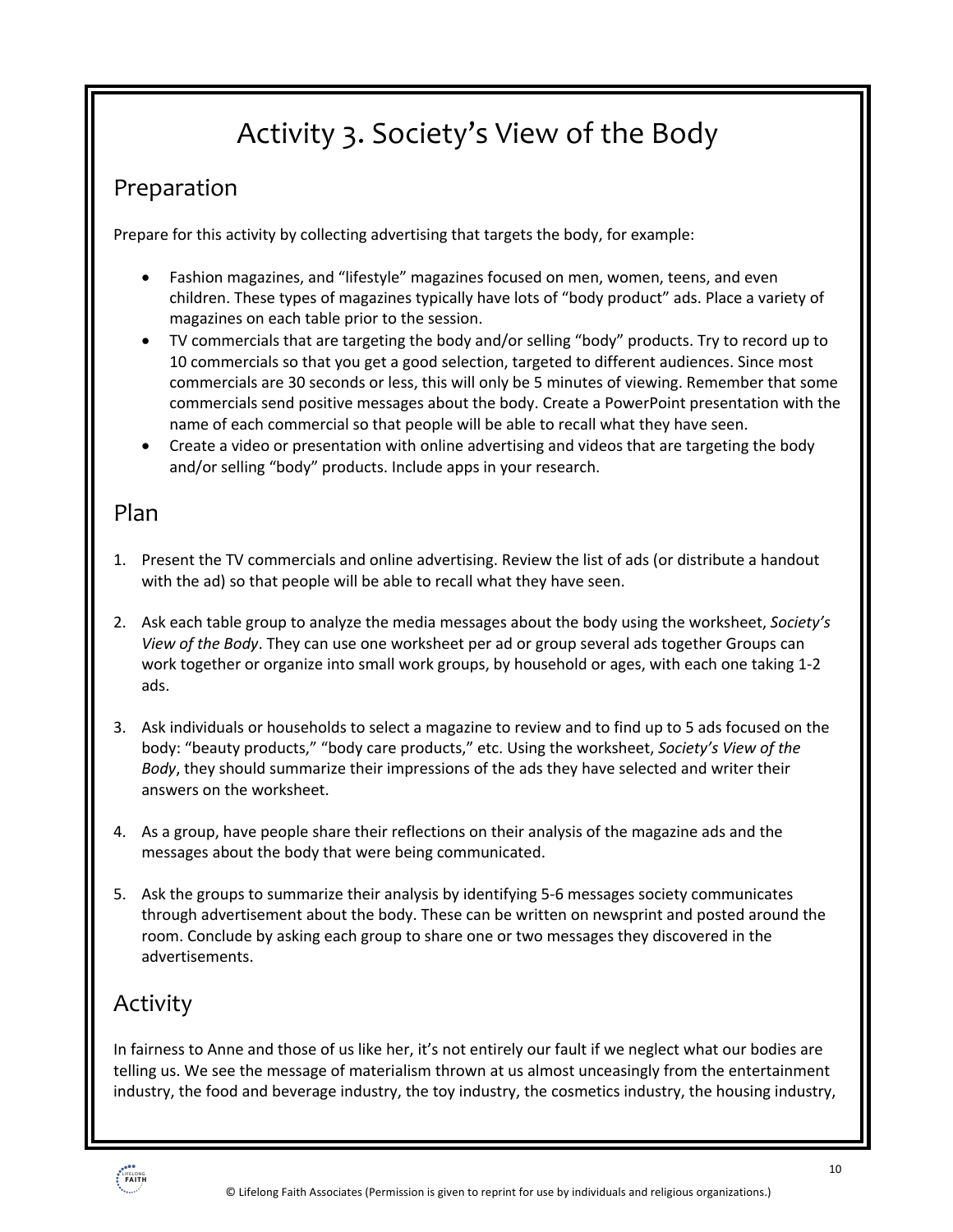the sports industry, the automobile industry, the communications industry; the list can go on and on. This materialistic approach in our culture cheapens the value of bodily existence. We become convinced that physical things, including our bodies, are nothing more than sources of pleasure and entertainment. Discomfort becomes an enemy to be avoided and masked at all costs rather than a sign from a body that needs some attention and care. Materialism denies that the body and the physical world are expressions of a deeper spiritual life.

Our society is teaching us that our bodies are objects that can be used, abused, perfected, enhanced, and so on. Pick up any popular, secular newspaper or magazine. Watch television commercials or listen to radio commercials during prime viewing and listening time. It won't take long for you to notice our obsession with the appearance of our physical bodies, as opposed to an appreciation for our bodies as sources of spiritual meaning. You'll even notice a disturbing presentation of unrealistically "flawless" bodies during prime children's programming. Many of the favorite kid shows, including cartoons, feature highly sexualized characters that are portrayed as role models for young children. Our children are taught at a very young age that the look of their bodies, not the goodness of their bodies, is of great importance for success. It's also interesting to note that these shows are generally flooded with advertisements that teach kids that they need to have the latest stuff in order to be cool. Body materialism and stuff materialism are two sides to the same coin.

But it's not all bad news. The hunger for spiritual integrity, expressed in care for the body, is not entirely absent in our culture. There is good news, and there are signs that some are listening to and promoting good news. Even some marketing experts are seeing that the supermodel image for women is an empty pursuit. Dove soap, Bath and Body Works, and American Girl have teamed up to promote a new image of beauty. They call it their "real beauty" campaign. They are advertising their product lines using models that look more like the average woman, and they are presenting these fuller-bodied, and often older women as beautiful for who they are. When you see the ads, you immediately sense a difference from traditional beauty ads. These women are beautiful inside and out, but it's their inner beauty that grabs your attention. You don't get the sense that they are trying to seduce you if you're a man or challenge you if you're a woman. You find yourself enticed by their strength and their natural goodness. They are who they are, and their beauty rests in that alone.

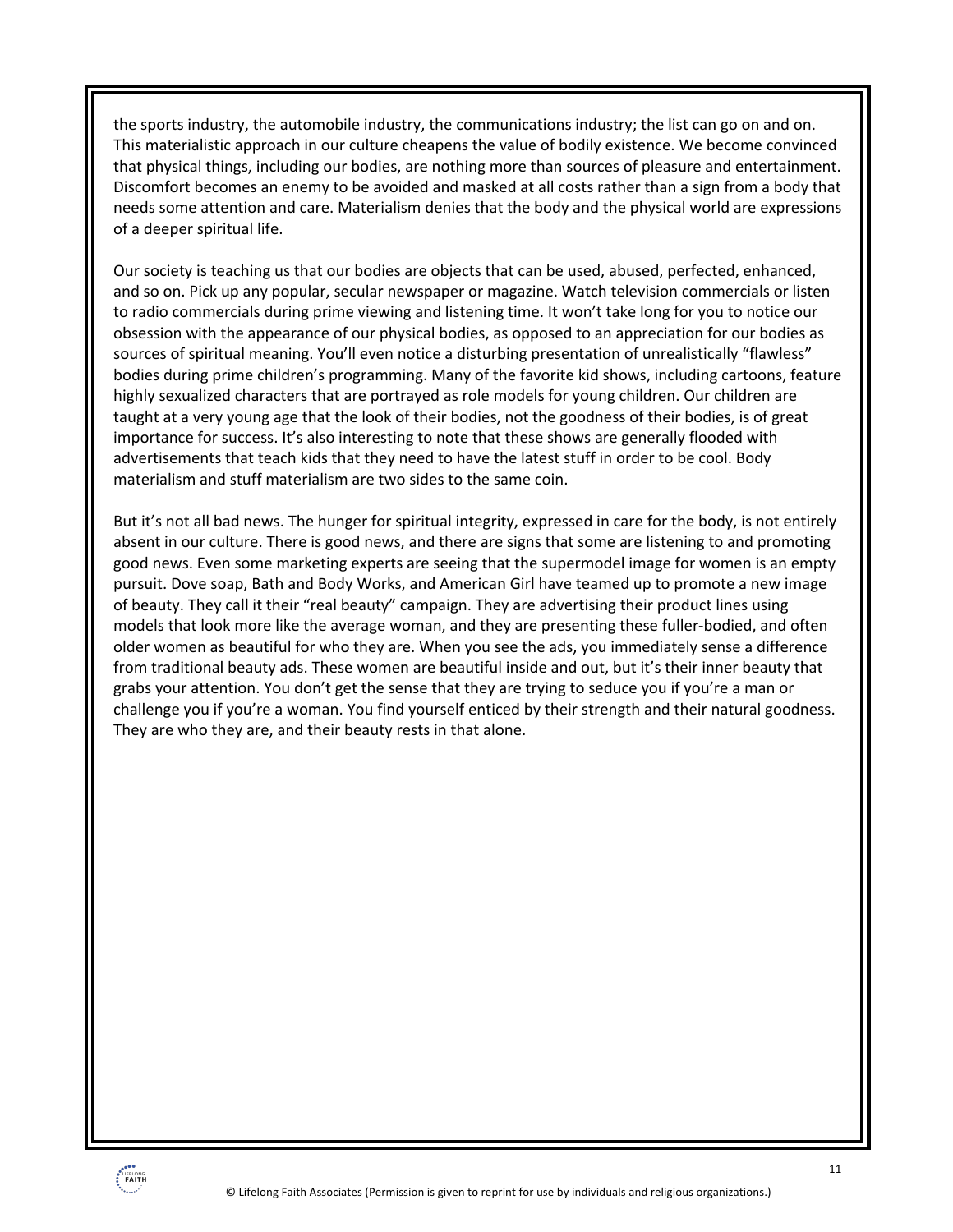# Society's View of the Body

The following questions help us to evaluate the messages we receive from commercial advertising about our bodies. Use as many of the questions that are helpful for the ads you are evaluating. Be sure to answer the final question: *How would summarize this advertisement's message about the body?*

Ads:

- ! What do you see and/or hear? Which images, sounds or characters really caught your eye or ear?
- How does this ad make you feel?
- ! What did you like or dislike about this advertisement?
- ! What do you think this advertisement is telling you? What's its message?
- What isn't this advertisement telling you? What's being left out?
- ! What did this commercial try to convince you that you personally need? Did it say anything about what our family might need? Do you or do we really need this?
- ! What does this advertisement want you to do? How does it want you to behave?
- ! Who created this advertisement? What is the producer's purpose? Who is the target audience?
- ! How would summarize this advertisement's message about the body?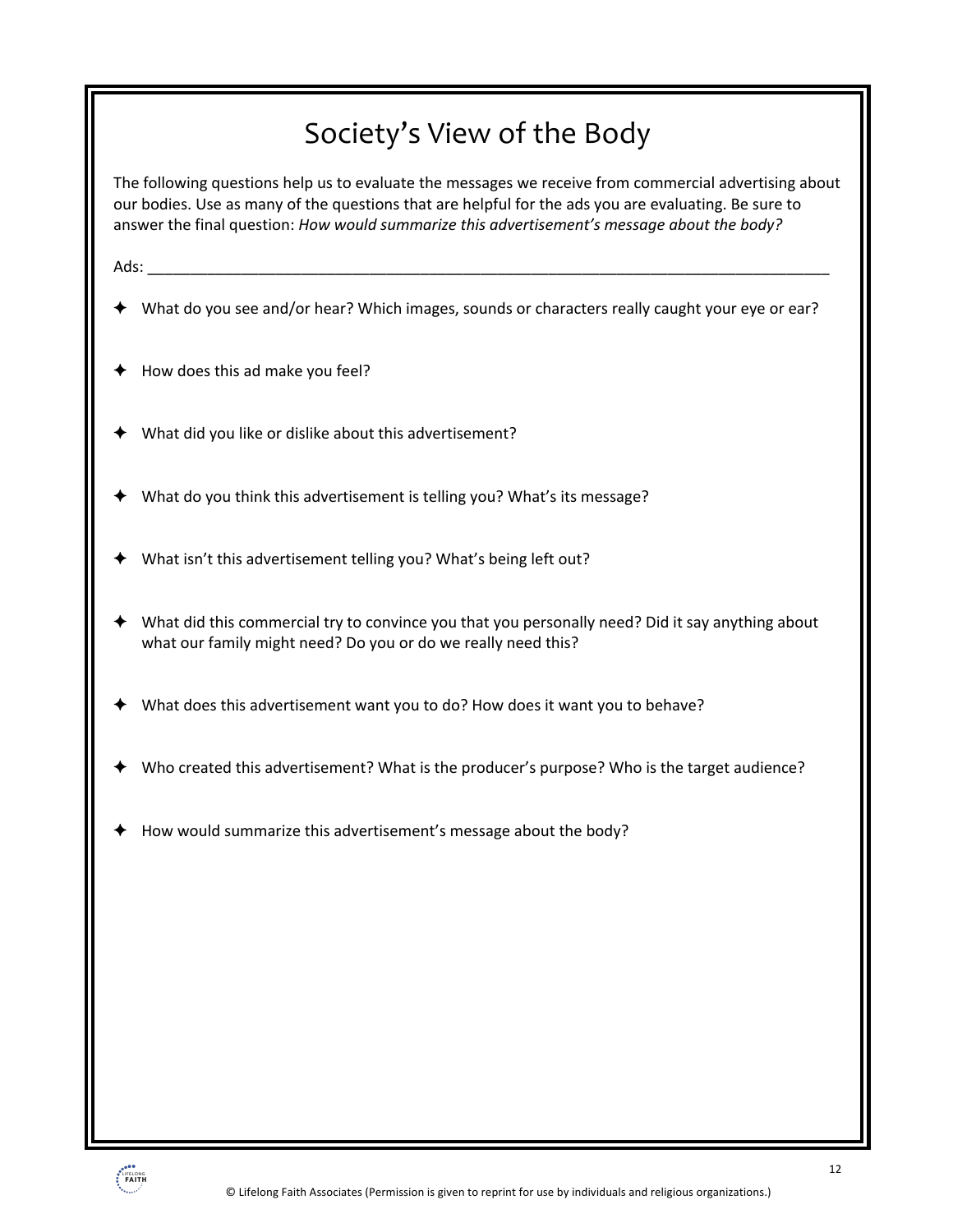# Activity 4. Jesus Cares for the Body

#### Plan

#### Presentation

Prepare a presentation organized around the five ways Jesus cares for the body in the Gospels. Use a PowerPoint presentation to share your key points. Use the Gospel stories to illustrate each of the four themes.

- 1. Jesus affirms the body.
- 2. Jesus affirms the body by healing people.
- 3. Jesus affirms the body by consoling people.
- 4. Jesus affirms the body by feeding people.
- 5. Jesus affirms the body by suffering and rising from the dead.

#### Dramatize the Gospel Stories of Caring for the Body

Explore the stories of Jesus caring for the body by engaging people in enacting the Gospel stories of Jesus' healing and care for the body. You want the participants to use their body in enacting and giving life to the story.

Organize the participants into drama groups. Assign each group one of the Gospel stories below. Select the stories in advance. Try to get a good mix in the stories you select.

Provide the group with the following guidelines. (Feel free to adapt these guidelines as needed).

- 1. Have someone in the group read the story aloud.
- 2. Work together as a group to develop a drama that will act-out the story. Assign each character in the story to one person in the group. Assign a narrator to read the Gospel story while the actors dramatize the reading. Give everyone a specific role (even if it is part of the crowd). Everyone needs to be involved in giving form to the story through movement, touch, facial expressions, etc. For example, a drama may include more than one person to be healed by Jesus
- 3. Create or find any props that would be helpful to the drama.
- 4. Rehearse the actions as a group.
- 5. Present the drama. Remind the narrator to read the story slowly and with emotion.

The Gospels are filled with stories of Jesus' care for the body. Select stories for the dramas from the following list. Make sure there is at least one story in each of the four categories.

#### **1. Jesus affirms the body by healing people.**

| <b>Actions of Jesus</b>      | Matthew   | Mark      | Luke      | John |
|------------------------------|-----------|-----------|-----------|------|
| Healed a leper               | $8:2 - 4$ | $1:40-45$ | $5:12-16$ |      |
| Healed a centurion's servant | $8:5-13$  |           | $7:1-10$  |      |
| Healed a paralytic           | $9:1 - 8$ | $2:1-12$  | $5:18-26$ |      |

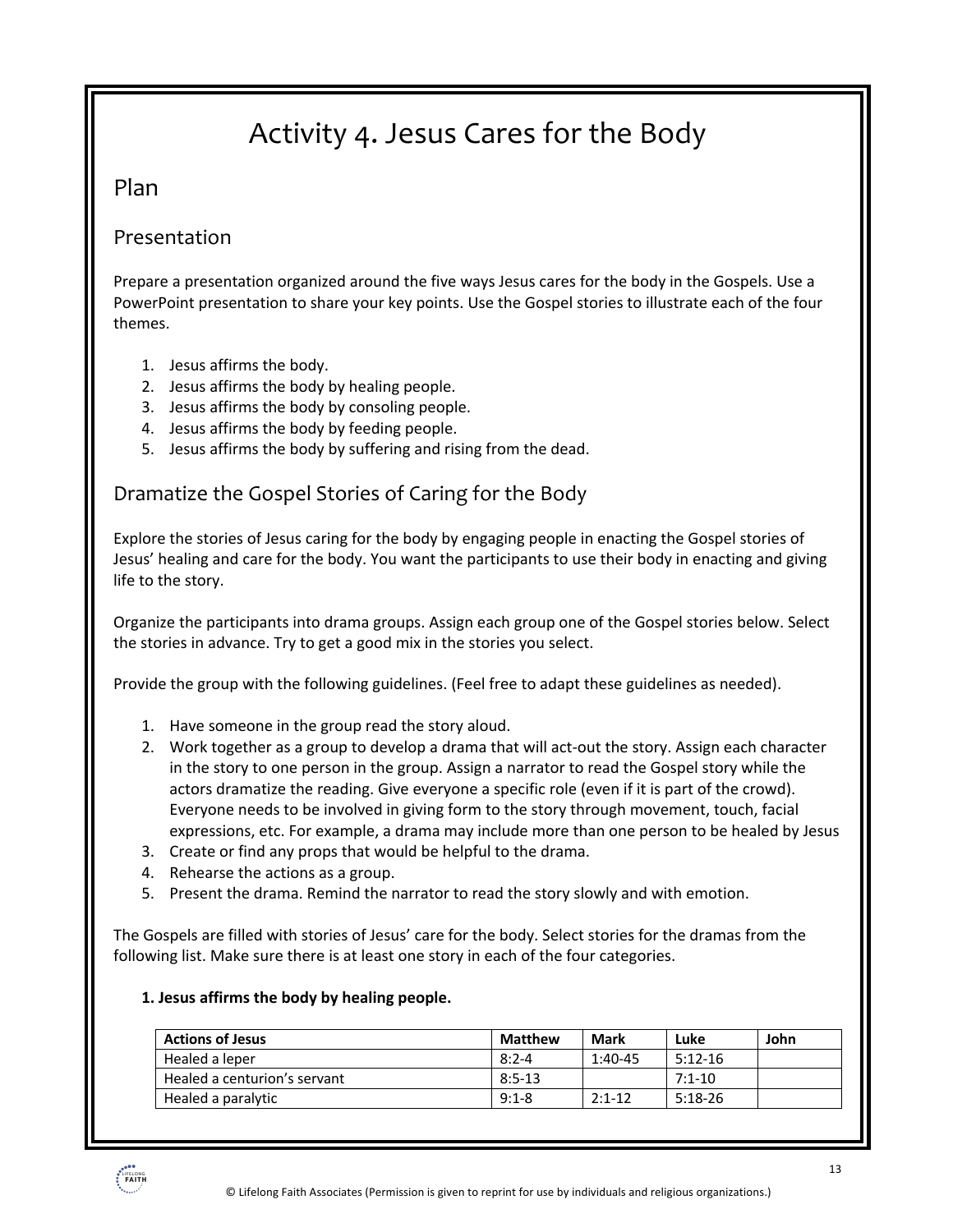| Healed a woman hemorrhaging                 | $9:20-22$  | $5:25-34$   | $8:43-48$ |            |
|---------------------------------------------|------------|-------------|-----------|------------|
| Healed two blind men                        | $9:27-31$  |             |           |            |
| Healed a man with a withered hand           | 12:9-14    | $3:1-6$     | $6:6-11$  |            |
| Healed the Syro-Phoenician woman's daughter | 15:21-28   | $7:24-30$   |           |            |
| Healed an epileptic boy                     | $17:14-18$ | $9:17-27$   | $9:38-42$ |            |
| Healed two blind men near Jericho           | 20:29-34   |             |           |            |
| Healed the Gerasene demoniac                |            |             | $8:26-33$ |            |
| Healed a deaf mute                          |            | $7:31-37$   |           |            |
| Healed the blind man at Bethsaida           |            | $8:22 - 26$ |           |            |
| <b>Healed blind Bartimaeus</b>              |            | 10:46-52    | 18:35-43  |            |
| Healed an infirm, bent woman                |            |             | 13:11-13  |            |
| Cured the crippled woman                    |            |             | 13:10-17  |            |
| Healed a man with dropsy                    |            |             | $14:1-6$  |            |
| Healed ten lepers                           |            |             | 17:11-19  |            |
| Healed a nobleman's son                     |            |             |           | 4:46-54    |
| Healed an infirm man at Bethsaida           |            |             |           | $5:1 - 15$ |
| Healed a man born blind                     |            |             |           | $9:1 - 41$ |

#### **2. Jesus affirms the body by consoling people.**

| <b>Actions of Jesus</b>      | <b>Matthew</b> | Mark             | Luke          |
|------------------------------|----------------|------------------|---------------|
| Raised Jairus' daughter      | 9:18-19.23-26  | 1 5:22-24. 35-43 | 8:40-42.49-56 |
| Raised a widow's son at Nain |                |                  | $7:11-17$     |

#### **3. Jesus affirms the body by feeding people.**

| <b>Actions of Jesus</b>          | <b>Matthew</b> | Mark    | Luke      | John     |
|----------------------------------|----------------|---------|-----------|----------|
| Feeding more than 5,000 people   | 14:13-21       | 6:30-44 | $9:10-17$ | $6:1-14$ |
| The Feeding of the Four Thousand | 15:32-39       | $8:1-9$ |           |          |

#### **4. Jesus affirms the body by suffering and rising from the dead.**

| <b>Actions of Jesus</b>        | Luke     | John       |
|--------------------------------|----------|------------|
| Jesus appears to his disciples | 24:36-49 |            |
| Jesus and Thomas               |          | $20:24-29$ |

During the dramatic presentations encourage people to take notes on what they are experiencing. This will prepare them for the concluding discussion.

#### Discussion

After the dramatic presentations, have people in groups discuss the following questions. Give each people an opportunity to think about the questions and then invite them to share their responses. Display the questions on a PowerPoint presentation or on newsprint for all to see.

- $\blacklozenge$  What were you feeling as you experienced the dramas? Which drama was the most meaningful for you?
- $\blacklozenge$  How would have felt if you were the person experiencing Jesus' care for the body (e.g., being healing, being fed, being freed of demons)?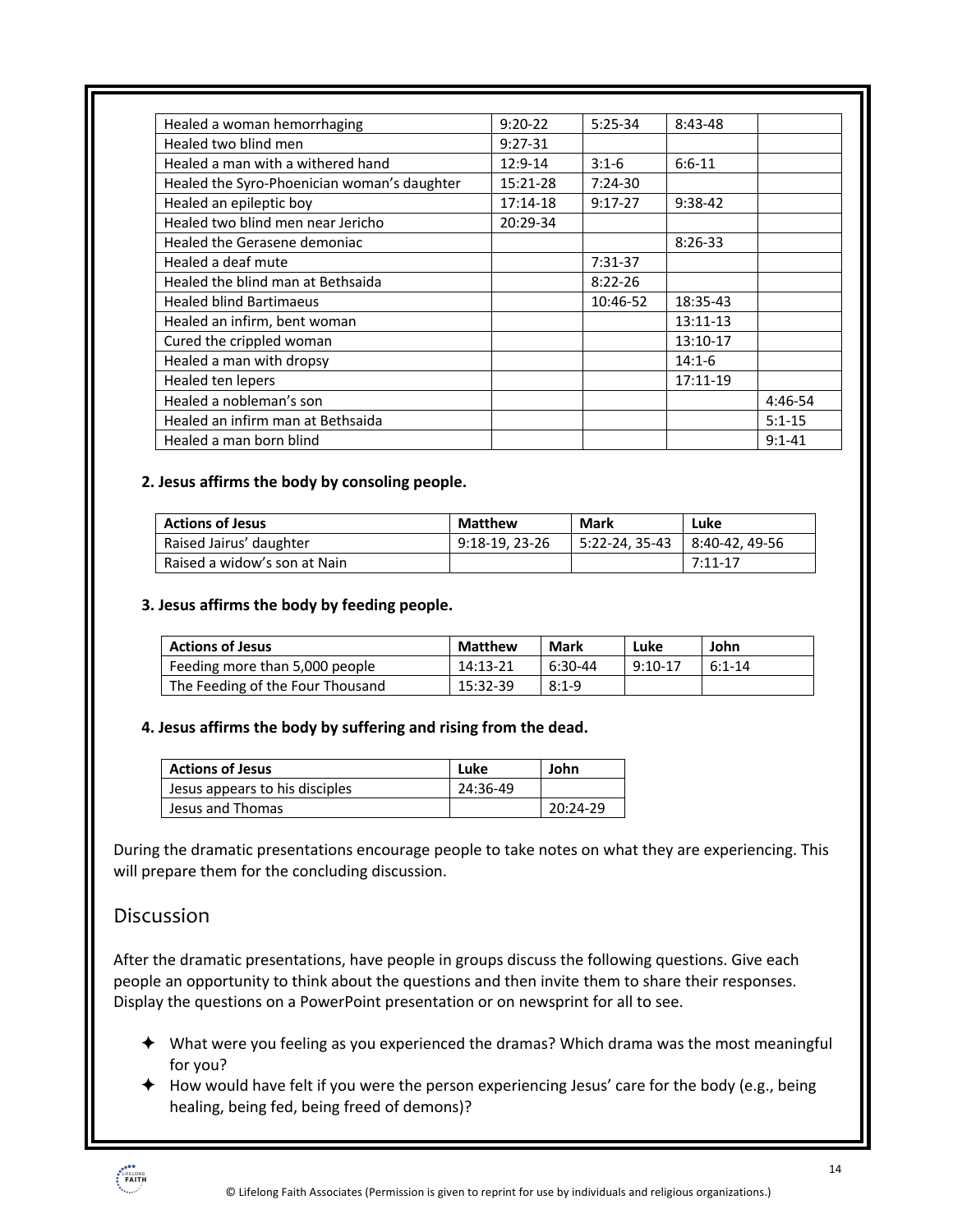- $\triangleleft$  Why do you think Jesus cared for people's bodies?
- $\blacklozenge$  What do you think Jesus is teaching us about the body through these stories?
- $\triangleq$  How do you see God at work through these stories of caring for the body? How do people experience God by caring for the body?

## Activity

"In Christian teaching, followers of Jesus are called to honor the bodies of our neighbors as we honor our own. In his expanded teaching by example, this includes leper bodies, possessed bodies, widow and orphan bodies, as well as foreign bodies and hostile bodies—none of which he shied away from. Read from the perspective of the body, his ministry was about encountering those whose flesh was discounted by the world in which they lived.

"The daily practice of incarnation—of being in the body with full confidence that God speaks the language of flesh—is to discover a pedagogy that is as old as the gospels. Why else did Jesus spend his last night on earth teaching his disciples to wash feet and share supper? With all the conceptual truths in the universe at his disposal, he did not give them something to think about together when he was gone. Instead, he gave them concrete things to do—specific ways of being together in their bodies—that would go on teaching them what they need to know when he was no longer around to teach them himself." (Barbara Brown Taylor in *An Altar in the World)*

## Jesus Affirms the Body

#### *The Word became a human being and, full of grace and truth, lived among us.* (John 1:14a)

Jesus is hope for the body because the birth of Jesus is the coming of God in bodily form. The light of Jesus Christ came into the world, and he didn't come as an outsider. He became a person with a *body*. His mission was to bring light to humanity from the inside out. One thing is certain as a result of the birth of Jesus: our bodies are *good*. Yes, bodies are even good enough for God. When God became a human being, God said once and for all that bodies are essentially good. In Genesis God said it with words. In the gospels God said it with actions, the actions of Jesus! How can we presume to contradict God's active affirmation of bodily existence by believing, even for a moment, that our bodies are not good?

The goodness of Jesus Christ, the revelation of God, was offered to the world in a human body. His body was an expression of deep goodness, and he used his body to care for the bodies of others. Finally, his life on Earth culminated in the giving of the precious gift of his body for our salvation.

The struggles we experience in our bodily existence tempt us to denigrate our bodies. We are tempted to believe that all would be well if it weren't for our flawed bodies. But the incarnation, the birth and bodily existence of Jesus, challenges us to affirm and celebrate both having and being a body.

## Affirming the Body by Healing People

Jesus affirms the body by seeking out those who are sick and making them whole again. Healing the body and spirit is at the heart of Jesus' great care and compassion for people. Story after story in the

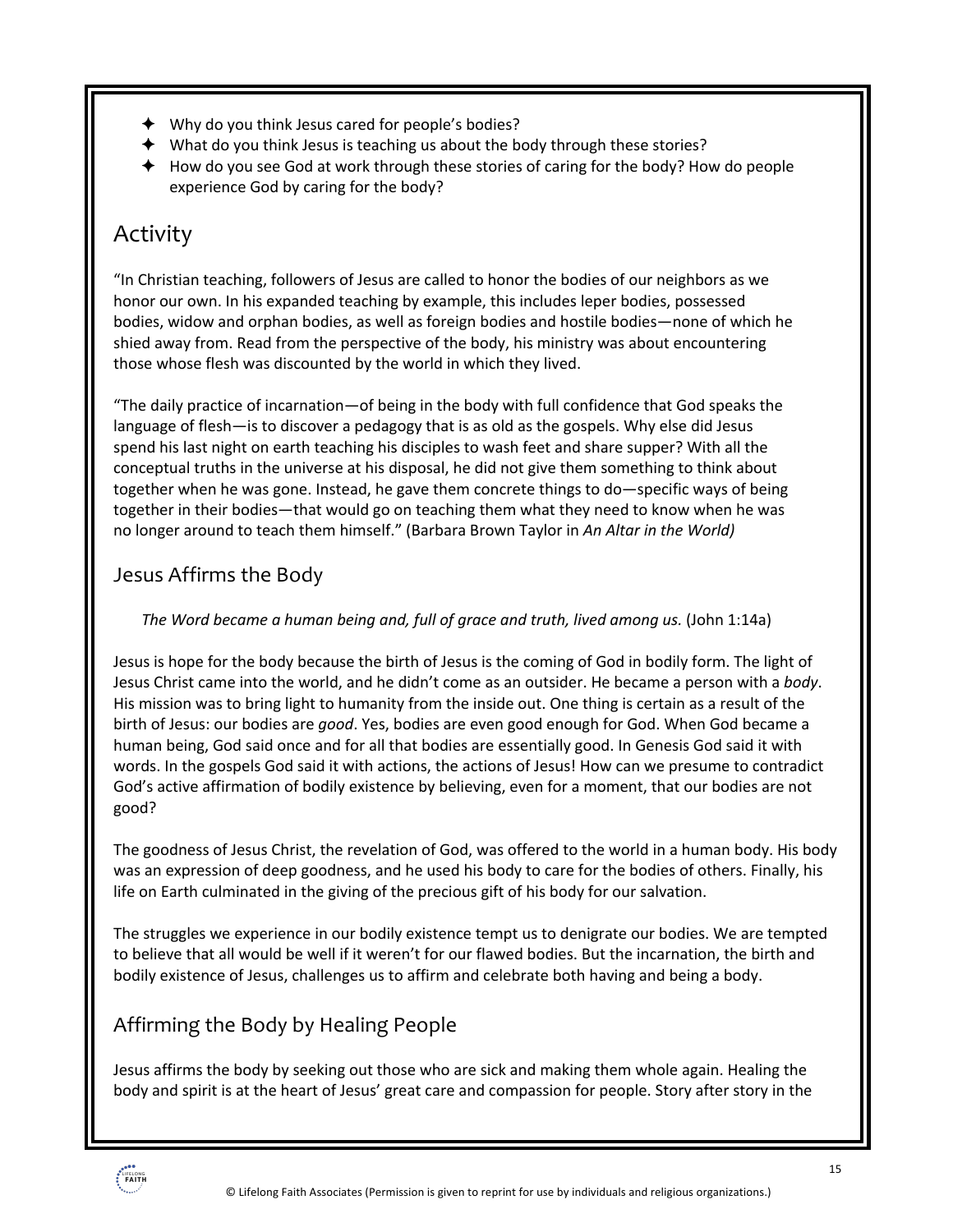gospels recount his embrace of bodies in need of healing. Consider the story of a leper who approaches Jesus for his healing touch.

*Then a man suffering from a dreaded skin disease came to him, knelt before him, and said, "Sir, if you want to, you can make me clean." Jesus reached out and touched him. "I do want to," he answered. "Be clean!" At once the man was healed of his disease*." (Matthew 8:2-3)

The blind, the deaf, and the mute come to Jesus to have their sight restored and again Jesus heals them in body and spirit. Consider these two moving stories.

*When Jesus had gone indoors, the two blind men came to him , and he asked them, "Do you believe that I can heal you?" "Yes, sir! they answered. Then Jesus touched their eyes and said, "Let it happen, then, just as you believe!"—and their sight was restored.* (Matthew 9:28-29)

S*ome people brought him a man who was deaf and could hardly speak, and they begged Jesus to place his hands on him. So Jesus took him off alone, away from the crowd, put his fingers in the man's ears, spat, and touched the man's tongue. Then Jesus looked up to heaven, gave a deep groan, and said to the man, "Ephphatha," which means "Open up!" At once the man was able to hear, his speech impediment was removed, and he began to talk without any trouble.* (Mark 7:33-35)

Jesus wants wholeness in body and spirit for each of us.

#### Affirming the Body by Consoling People

Jesus embraces both the joy and the pain of life. To those who are grieving the loss of a loved one or the suffering of a family member Jesus offers his consoling presence. To the widow whose only son has died, Jesus offers consolation and a surprising gift.

*The dead man was the only son of a woman who was a widow, and a large crowd from the town was with her. When the Lord saw her, his heart was filled with pity for her, and he said to her, "Don't cry." Then he walked over and touched the coffin, and the men carrying it stopped. Jesus said, "Young man! Get up, I tell you!" The dead man sat up and began to talk, and Jesus gave him back to his mother.* (Luke 7:12b–15)

### Affirming the Body by Feeding People

Jesus is concerned about the bodily needs of people. Crowds of people often gathered to hear Jesus teach at a distance from their homes. As the day wears on people are growing hungry and Jesus notices their physical need. He expresses his caring for their bodies by feeding people. Here is one story of Jesus feeding people.

*Jesus called his disciples to him and said, "I feel sorry for these people, because they have been with me for three days and now have nothing to eat. I don't want to send them away without feeding them, for they might faint on their way home." The disciples asked him, "Where will we find enough food in this desert to feed this crowd." "How much bread do you have?" Jesus asked. "Seven loaves," they answered, "and a few small fish." So Jesus ordered the crowd to sit down. Then he took the* 

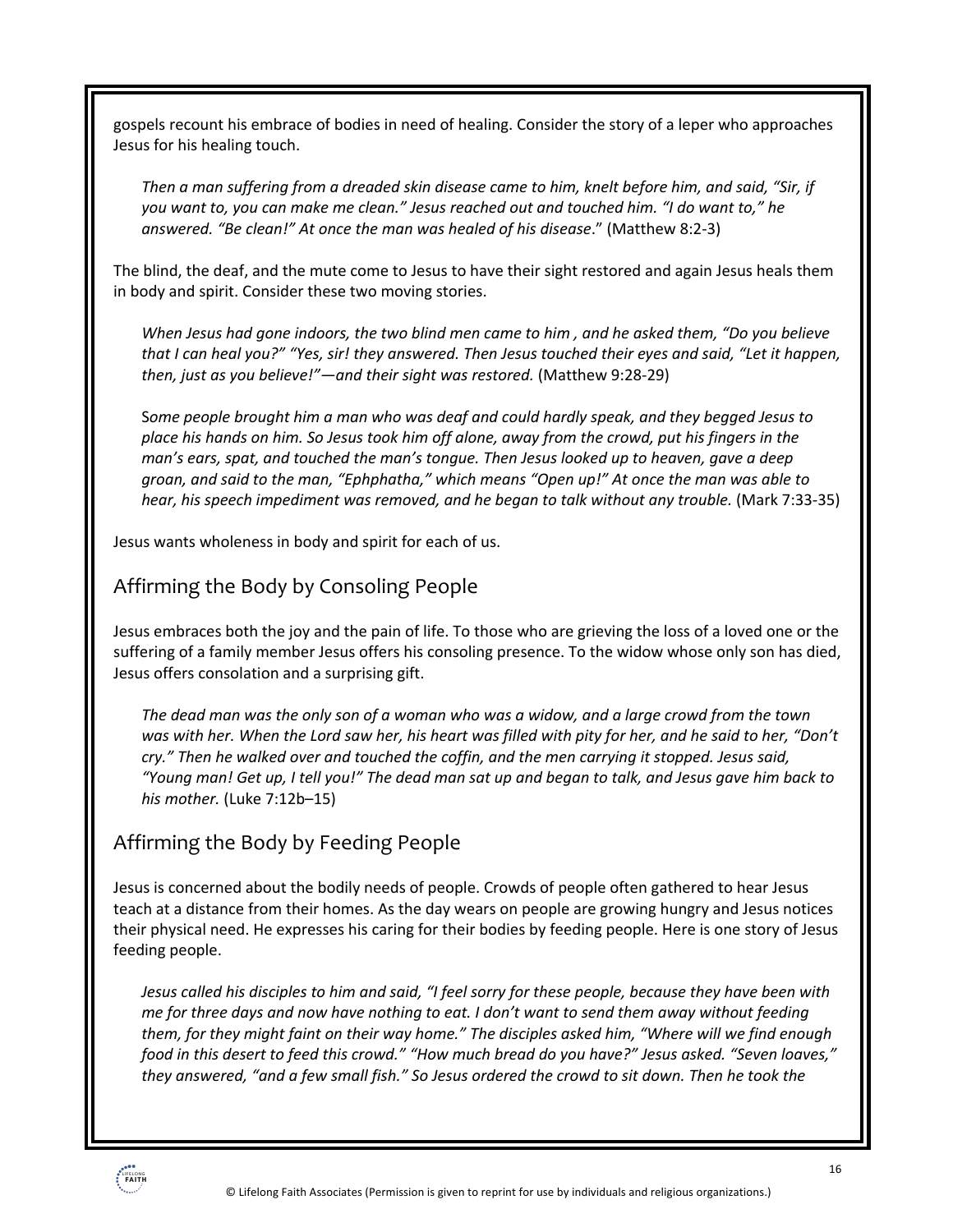*seven loaves and the fish, gave thanks to God, broken them, and gave them to the disciples; and the disciples gave them to the people. They all ate and had enough.* (Matthew 15:32-37)

It is also enormously significant that at the Last Supper Jesus chose his body to be the memorial sign of spiritual nourishment for the bodies of his followers. Recall the words of Jesus to his disciples: "Then he took a piece of bread, gave thanks to God, broke it, and gave it to them, saying, 'This is my body, which is given for you. Do this in memory of me'" (Luke 21:19).

### Affirming the Body by Suffering and Rising from the Dead

The Christian practice of honoring the body requires that we view the world through the lens of Jesus' wounded but resurrected body. His broken body brings into focus the bodies of the sick and the wounded and the exploited. His resurrection shows us the beauty God intends for all bodies. As we love and suffer, as we seek God and each other, with our bodies, we remember that God blesses every body, and every body deserves protection and care. (Stephanie Paulsell in *Practicing Our Faith*)

Jesus was not afraid of suffering bodies. Throughout his ministry he embraced the pain of people and offered them healing, consolation, and hope. His death on the cross shows us that Jesus was willing to offer the gift of his body on the cross for our salvation. He was willing to suffer and die so that we may have new life with God. Jesus' body becomes the good news! By offering his body Jesus liberates us.

But his suffering and death was not the end of the story. Jesus was raised from the dead by God, showing us the beauty God intends for all bodies. Even after the resurrection Jesus continues to attend to people's bodies—by healing, consoling, reassuring, and even feeding people. After the resurrection Jesus uses his body to help the disciples recognize him: "Look at my hands and my feet, and see that it is I myself. Feel me, and you will know, for a ghost doesn't have flesh and bones, as you can see I have." He said this and showed them his hands and his feet." (Luke 24:39–40) Jesus uses his body to help Thomas' unbelief, "Put your finger here, and look at my hands; then reach out your hand and put it in my side. Stop your doubting, and believe!" (John 20:27). He feeds the disciples after they have been fishing, "'Come and eat.'…So Jesus went over, took the bread, and gave it to them; he did the same with the fish"(John 21:9–13).

These are the touchstones for a contemporary Christian practice of honoring the body. That God created our bodies good. That God dwelled fully in a vulnerable human body. That in death God gathers us up, body and all. That through our bodies we participate in God's activity in the world. (Stephanie Paulsell in *Practicing Our Faith)*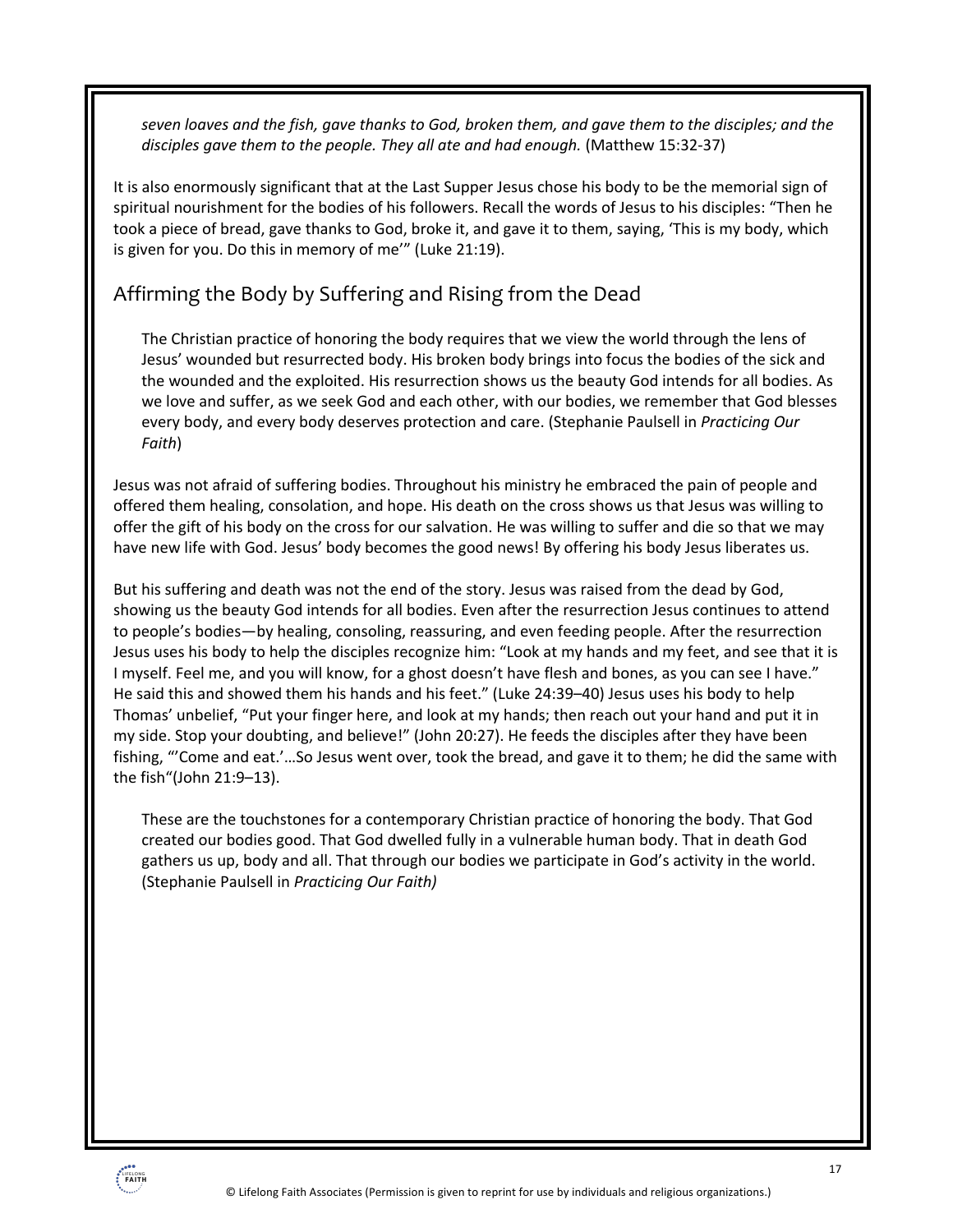# Activity 5. Living the Christian Practice of Caring for the Body

### Plan

## People Who Care for the Body

This would be a good time to utilize a panel of people who care for the bodies of others on a daily basis: doctors, nurses, health care providers, hospice workers, mother of infants/young children, fitness trainers, physical therapists, etc. Invite several members of your church community who are involved professionally in caring for the bodies of others to serve on panel to share how they care for the bodies of others, what it means to them, and how these see God at work through their care for the bodies of others. Identify these people in advance and prepare them for their role. Give each person 5 minutes to share his or her story and experiences.

### Caring for Your Body

Part One of the Activity: Caring for Your Body includes 5 activities to help people care for their own bodies. The goal of this part of the learning design is to have people experience one or more activities to help them imagine ways of caring for their own body. Families with children can do these activities together.

Review all 5 activities with people, using a PowerPoint presentation. Select one or more of the following activities to do with the group. Make sure people have copies of the Activity handout.

- 1. Change your mindset.
- 2. Take a body inventory.
- 3. Listen to your body.
- 4. Examine "body habits" and develop a plan to care for your body.
- 5. Take delight in your sense of taste.

## Caring for the Body of Others

Part Two of the Activity: Caring for the Body of Others includes 7 activities to help people care for the bodies of others. The goal of this part of the learning design is to present and/or have people experience one or more activities to help them imagine ways of caring for body of others. Families with children can do these activities together.

Review all 7 activities with people, using a PowerPoint presentation. Select one or more of the activities. Make sure people have copies of the Activity handout.

- 1. Be awestruck by eye contact.
- 2. Reach out to an ailing body.
- 3. Care for the Body of Christ
- 4. Enjoy the bodies with whom you share your meals.

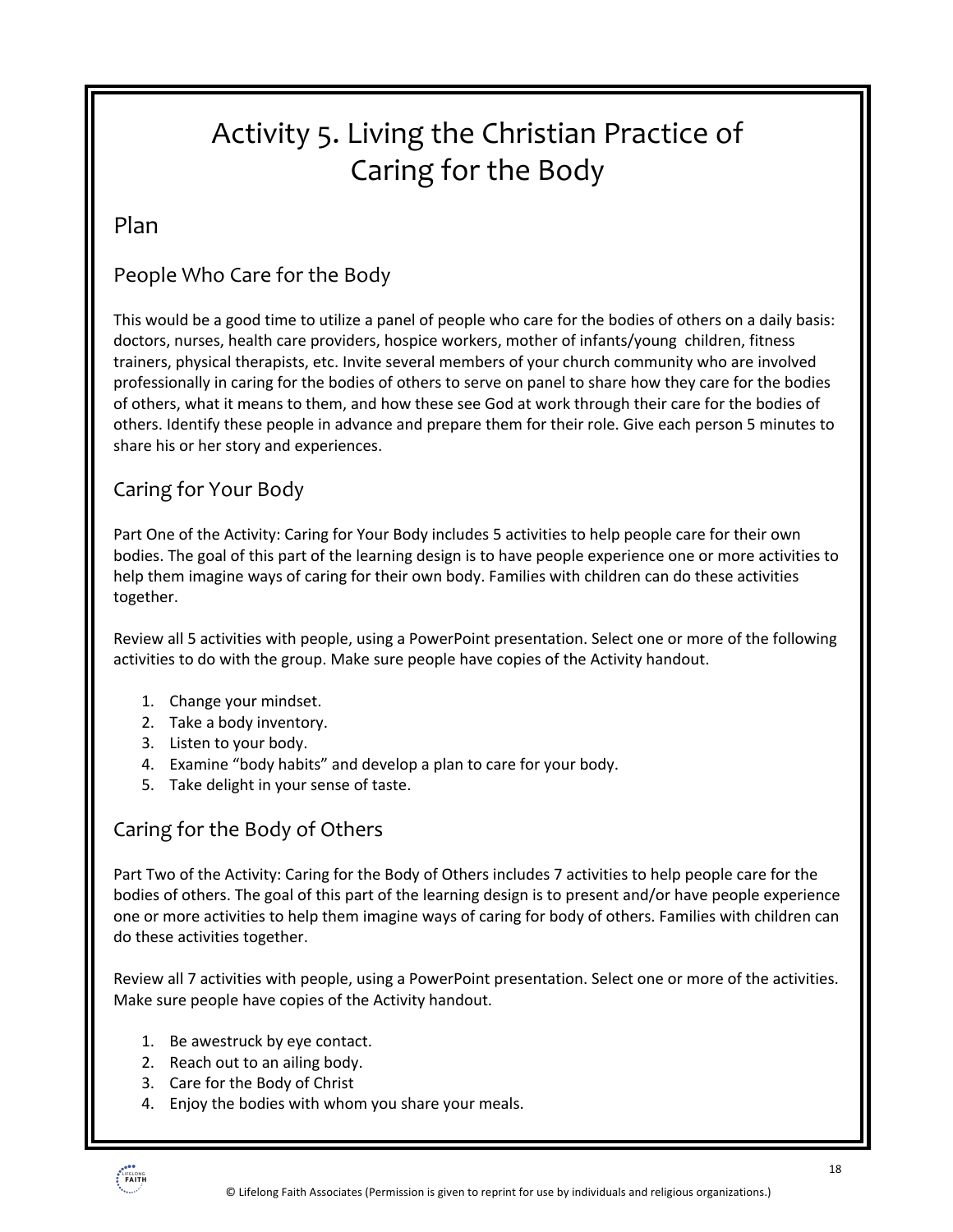- 5. Clothe your body with an awareness of others.
- 6. Connect family and church.
- 7. Work to free people who are enslaved.

## Activity

# Caring for Your Body

#### Change your mindset.

Think about the joy your body provides for you rather than lamenting your flaws. When you were a baby, you had no sense that you were too short, too tall, too fat, too thin, too bald, or too anything. And you didn't care if people stared. You had no need for privacy. You could not be embarrassed. You marveled at your mother's voice. You were captivated by your father's eyes. Colors were exciting. Warm baths were soothing. Clothing meant nothing more than warmth and protection.

- $\triangle$  Restore your childlike appreciation for your body by writing a simple list each evening of the wonderful sensations you experienced throughout your day.
- $\triangleq$  Thank God and your body for those simple and abundant gifts.

#### Take a body inventory**.**

- $\triangleleft$  List the things you love about your body.
- $\triangle$  Name one thing that needs to change about your body so that you can live well.
- $\triangleleft$  Identify three things you can do to make that change.
- $\triangle$  Identify at least one person you can ask to hold you accountable for that change. You will likely fail to make the change if you do it in secret and on your own.

### Listen to your body.

We began with a story of a woman who could not discern the voice of God speaking to her through her body. Don't become that woman. When your body is in pain, what is God trying to say to you through your body?

- $\blacklozenge$  What is God saying to you when you have a headache?
- $\blacklozenge$  What is God saying to you when you gain weight?
- $\blacklozenge$  What is God saying to you when you are struggling to stay awake during the day?
- $\blacklozenge$  What is God saying to you when you have pain in your muscles, especially recurring pain?
- $\blacklozenge$  What is God saying to you when your body is in balance and feels well?

### Examine "body habits" and develop a plan to care for your body**.**

- ! *Food*: what are the primary foods in your diet? Are you eating healthy foods and meals? How can you develop a healthier diet?
- **★** *Exercise*: what type of exercise do you engage in? Do you get enough regular exercise? How can you develop a better exercise plan?
- **→** *Sleep*: how much sleep are you getting? Studies show we need at least seven hours of sleep daily. Are you getting enough sleep? How can you allot more time for sleep?
- ! *Recreation*: how do you recreate, that is, take time to relax and enjoy yourself? How can you set aside time for recreation and renewal?

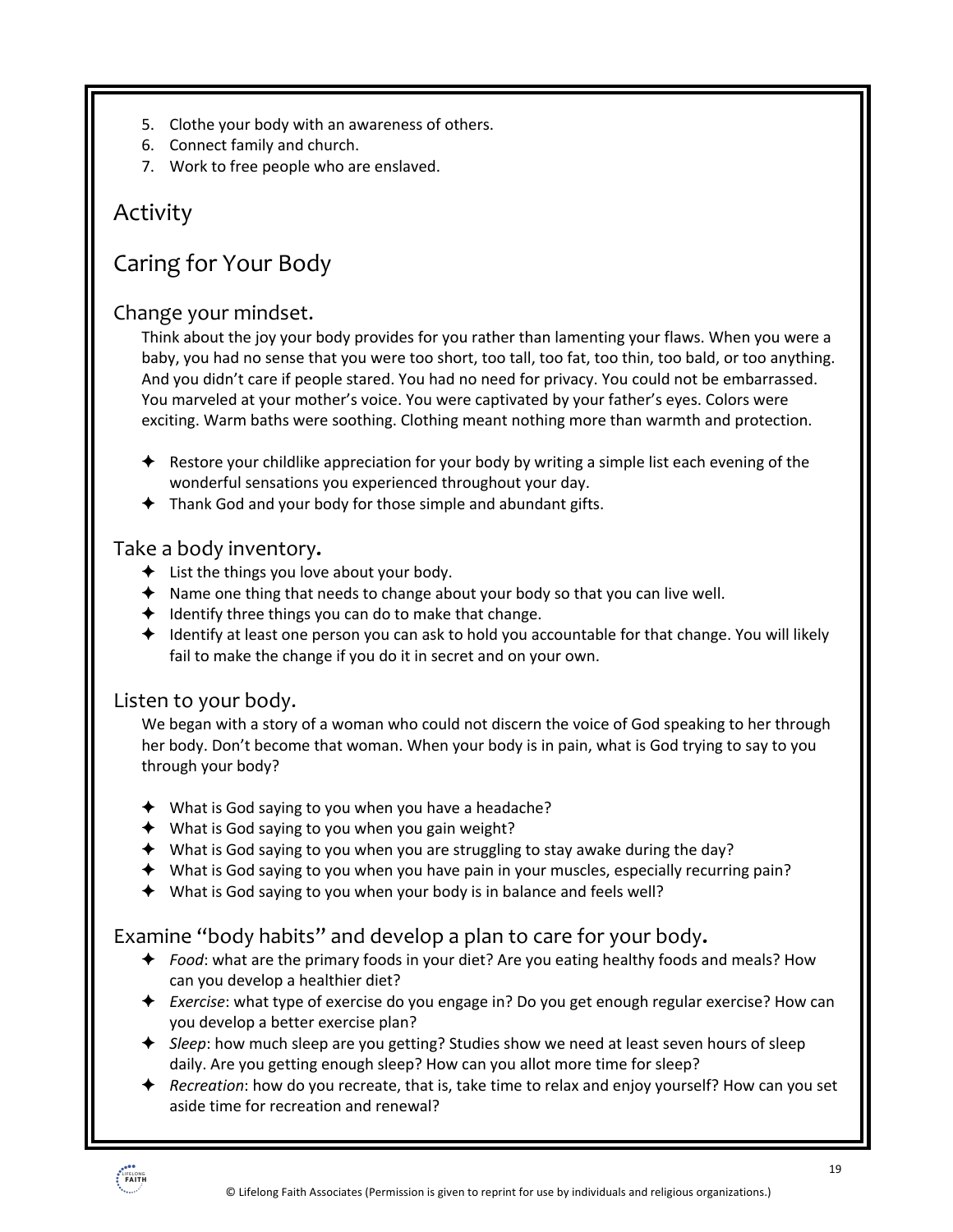! *Stress*: how do you deal with stress? How can you reduce the level of stress in your life?

#### Take delight in your sense of taste. Eat your next meal very slowly.

- $\triangleq$  Focus on the textures and flavors of the food you eat and the beverage you drink.
- $\triangleq$  Discern the sweet, salty, bitter and sour sensations on your tongue. Enjoy each sensation for what it is. This practice may help you to develop an appreciation for some foods that you currently do not enjoy.
- $\blacklozenge$  Savor your next meal and enjoy the gift of your taste buds.

# Care for the Body of Others

The practice of honoring the body challenges us to remember the sacredness of the body in every moment of our lives. We cannot do this alone. Because our bodies are so vulnerable, we need each other to protect and care for them. A woman giving birth needs others to help her; adolescents struggling with sexual pressure need a community that insists on the autonomy of bodies made in God's image; those living with bodily illness need others to care for them and touch them in ways that heal and soothe. Our fragile bodies require communal attention, and so honoring the body is a shared practice, one that requires the participation of all. (Stephanie Paulsell)

#### Be awestruck by eye contact.

We often lose our amazement with eye contact as we age. We protect our feelings by sheltering our eyes from each other. Pay attention to how you converse with your family members and your coworkers. Are you able to show genuine interest in your conversation partner by looking directly at him or her? This is not to suggest that you stare at people in a creepy way, but generously give your attention to others when you share conversation with them.

#### Reach out to an ailing body.

Recall Thelma and Kay from the opening stories. Is there someone close to you who is struggling with an ailing body? Did you notice in the story that Thelma, the care-receiver, was calling the shots? Kay, the caregiver, was the obedient servant.

- $\triangleq$  Over the next day or two, look for somebody whose body needs your care. Respond to that need as an obedient and loving servant by allowing the one with the ailing body to take the lead.
- $\blacklozenge$  Volunteer in a nursing home or hospital to care for the ailing bodies of people in your community.

#### Care for the body of Christ.

Saint Paul called the followers of Christ the "body of Christ." Like any other body, it needs care to thrive. How do you care for the body of Christ?

 $\triangle$  The body of Christ becomes well when its members work together. The first step is getting to know the other members. Identify one person at church who you don't know. Make it a point to get to know that person. Don't limit yourself to people your own age. Try to get to know people younger and older than you.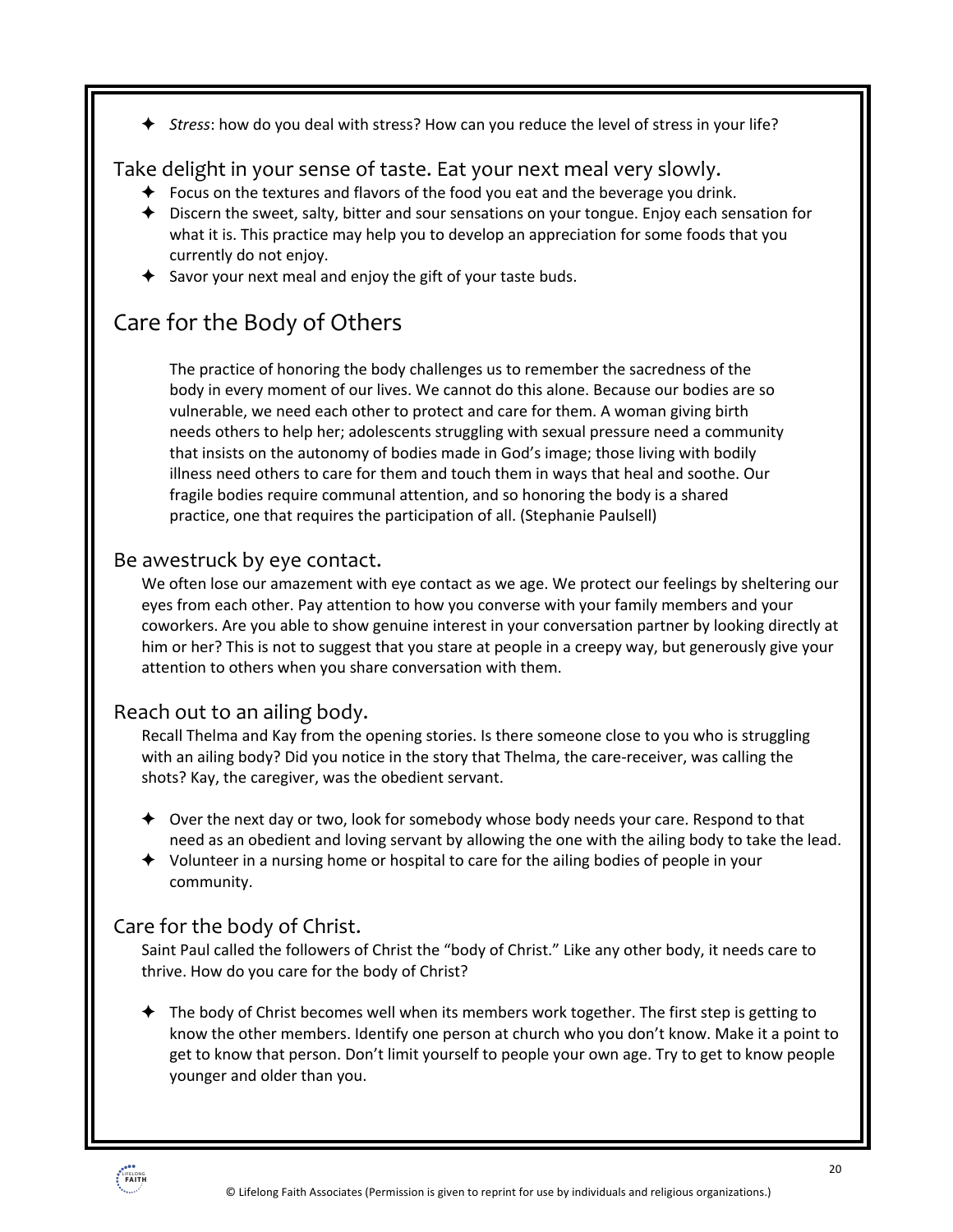- $\triangleq$  Identify one weak and vulnerable member of your church, perhaps a person who is often ignored. Take some time to give this person some extra attention this Sunday.
- $\triangle$  Become an active member of at least one ministry or organization in your church. Your active presence matters to the body of Christ as much as your thumb matters to your body. Go a day without using your thumb, and you'll get a sense of how important you are to the church.

#### Enjoy the bodies with whom you share your meals.

Don't just eat in close proximity to other bodies. Share the experience of caring for the body while you dine together.

- $\triangleleft$  Share in the preparation of the food.
- $\blacktriangleright$  Share in the table preparation and serving.
- $\triangleq$  Share in the conversation. Take responsibility to bring up at least one topic of conversation at every meal you share with others.
- $\triangleleft$  Share in the clean-up.
- $\blacklozenge$  Share everything and enjoy the care that is expressed by sharing.

#### Clothe your body with an awareness of others.

What do your clothing choices say about you and others? Do you choose your clothing as a way to compete with others in your community? Do your clothing choices cause others to work in deplorable conditions? If so, what can you do about it? Should you boycott these clothes, or should you put pressure on the clothing manufacturer to care for its employees? Your choices in how you clothe your body can make a difference in the bodily care of others. Search the Internet for "fair trade clothing."

### Connect family and church.

The church cares for bodies in much the same way that families care for bodies. Be conscious of how connected church life is with family life.

- $\triangleq$  Bathing bodies: families show their care for young bodies and ill bodies by bathing them in water. The church shows its care for new members by baptizing them in water.
- $\triangleq$  Feeding bodies: families break bread together around a dining room table to nourish the body. The church breaks and shares the blessed bread around a common table to nourish the body of Christ with the body of Christ.
- ◆ Soothing and protecting bodies: families rub oil on aching muscles to soothe them or on dry skin to protect it. The church uses oil in a variety of rituals as a sign of God's healing and protection.
- $\triangle$  Dressing bodies: families dress and adorn the body in particular ways to signify particular occasions and to acknowledge different seasons. The church dresses and adorns its members to signify differing roles and the meaning of distinct occasions and seasons.

#### Work to free people who are enslaved.

As hard as it is to believe, over 25 million people in our world are enslaved and living in bondage today. They are part of a global slave trade. And many are children and teenagers! Join with others in fighting slavery and freeing people. To take action, work with organizations such as the United Nations Global Initiative to Fight Human Trafficking, the Polaris Project (https://polarisproject.org), and International Justice Mission (https://www.ijm.org). Be sure to check for organizations in your area

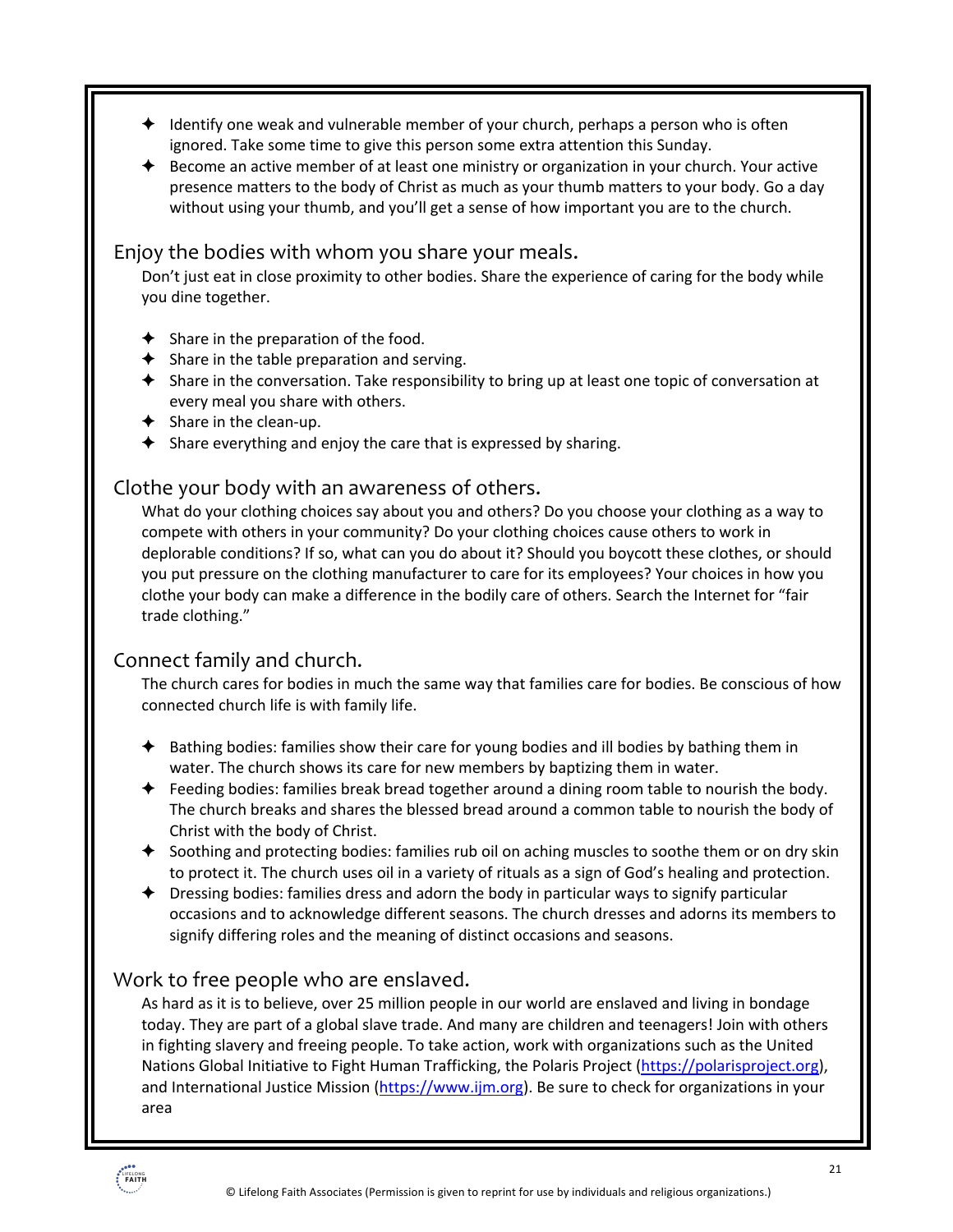# Activity 6. Integrating the Christian Practice of Caring for the Body into Daily Life

## Plan

Help people identify ways that they can integrate the Christian practice of Caring for the Body into their daily life. Have individuals, couples, and families develop a plan for caring for their own bodies and caring for the bodies of others.

Review the ideas presented in Activity 6 and in the session. Ask people to consider other ways they can live the Christian practice. Then explain this simple process of moving from idea to action. Give people a worksheet or piece of paper to create their action plan.

- 1. List 2-3 actions you would like to take to live the Christian practice of Caring for the Body by focusing on caring for your own body.
- 2. Describe what you will do to put each action into practice, and the steps you will take to ensure that it will happen.
- 3. List 2-3 actions you would like to take to care for the bodies of others.
- 4. Describe what you will do to put each action into practice, and the steps you will take to ensure that it will happen.

Conclude by inviting people to share one action idea with their table group.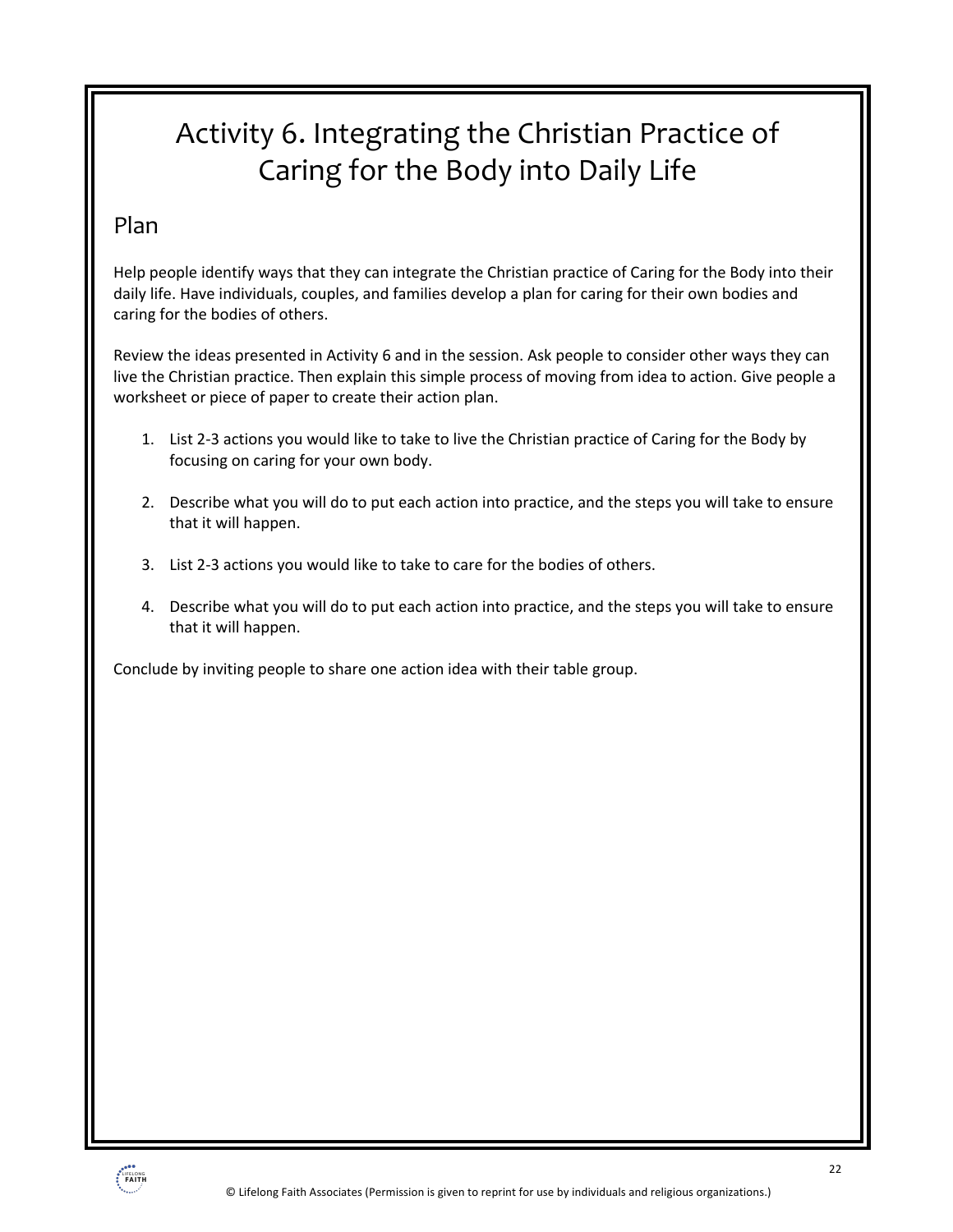# Activity 7. Prayers for Caring for the Body

## Psalm 139 Prayer Service

#### **Scripture Reading**

Psalm 139:1-6, 13-18

#### **Prayer**

God, who knit us together in a mother's womb, help us honor what you have made. Let us touch this masterpiece gently, with reverence, with delight, blessing what you have blessed. (*Worshipers may touch named body parts as they are blessed*.)

#### The face

For the housing of our thoughts, For the muscles of our emotion.

#### The arms,

For embracing what is sacred,

For grasping, then releasing, your gifts.

#### The belly

For taking in nourishment,

And, in some, for the nurture of new life.

#### The thighs

For carrying another's burden,

For pushing off from the ground.

#### The feet

For walking your paths of peace,

For standing on holy ground.

God, who formed these inward and outward parts,

Fill us with wonder at such knowledge,

knowledge that we are wonderfully made. Amen.

#### **Closing Prayer**

Blessed God, you created us in your image, making each of us an unrepeatable miracle. Help us see how valuable and vulnerable every body is. Teach us to care for, honor, and cherish our bodies even as you cherish and care for us, through Jesus Christ. Amen.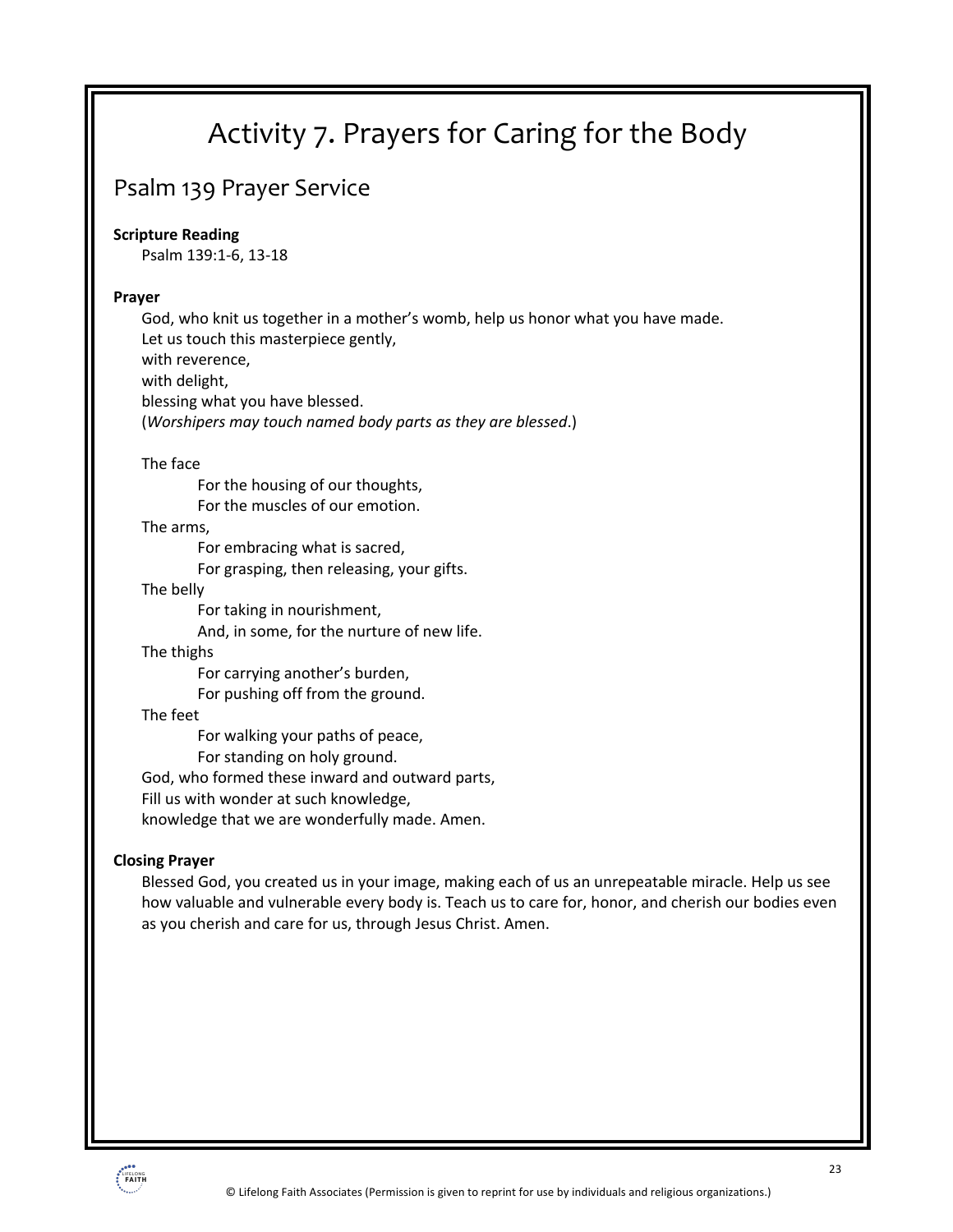# Prayers for Caring for the Body

Body of Christ And we say "Amen!" "So be it!" to the great body What the body says…Amen! What the body does…Amen! What the body is…Amen!

The bodies of my sisters and brothers The body aching to be touched and healed The body longing to be noticed The body pining for nourishment Aching…longing…pining What the body says…Amen! What the body does…Amen! What the body is…Amen!

> The body that I am Beautiful repulsive Physicalspiritual Good Amen Amen Amen.

> > \*\*\*\*

God, who knit us together in a mother's womb, help us honor what you have made. Let us touch this masterpiece gently, with reverence, with delight, blessing what you have blessed.

*You may want to touch each body part as you pray…*

The face,

For the housing of our thoughts, For the muscles of our emotion.

The arms,

For embracing what is sacred,

For grasping, then releasing, your gifts.

The belly,

For taking in nourishment,

And, in some, for the nurture of new life.

The thighs,

For carrying another's burden, For pushing off from the ground.

The feet,

For walking your paths of peace, For standing on holy ground.

God, who formed these inward and outward parts,

Fill us with wonder at such knowledge, knowledge that we are wonderfully made. Amen. (Dorothy Bass and Don Richter, *Way to Live Leader's Guide*)

**IFELONO**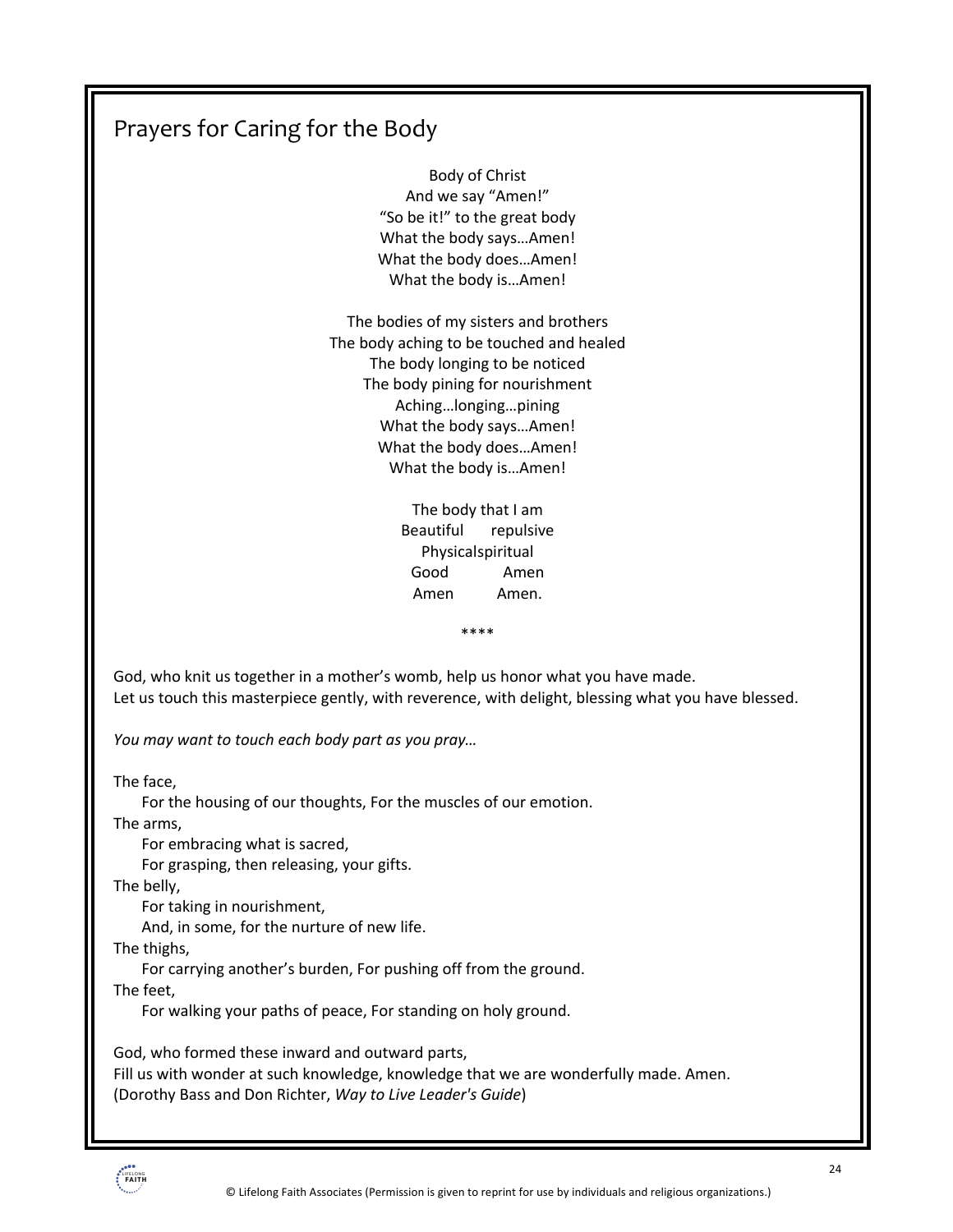# Additional Ritual Actions

#### Water

Place a pitcher of water, basin, and towel on a small table in the center of the room. Invite participants to come forward as pairs and wash each other's hands, using a blessing such as:

"In the name of God: Creator, Christ, and Holy Spirit. Amen." "In the Name of the Father and of the Son and of the Holy Spirit. Amen." "Bless these hands to your service, O God."

#### Oil

Pour oil into a small bowl. Then move from person to person and "anoint" the palm of their hands with oil. Explain that oil is one of the symbols used in Baptism. Ask participants to close their eyes and slowly and silently massage their hands with the oil. Ask them to think about what the oil does to their skin, and how it feels as they continue to gently massage their hands.

### Signing of the Senses

(Adapted from the *Rite of Christian Initiation of Adults*)

*Each person will make the sign of the cross several times—on their foreheads, ears, eyes, lips, heart, shoulders, hands, and feet. As you read each signing ask people to make the sign of the cross on that particular part of their body and respond:* Lord Jesus, we will be a sign of your love*.* 

Receive the sign of the cross on your forehead. It is Christ himself who now strengthens you with this sign of his love.

Response: Lord Jesus, we will be a sign of your love.

Receive the sign of the cross on your ears, that you may hear the voice of the Lord. Response: Lord Jesus, we will be a sign of your love.

Receive the sign of the cross on your eyes, that you may see the glory of God.

Response: Lord Jesus, we will be a sign of your love.

Receive the sign of the cross on your lips, that you may respond to the word of God. Response: Lord Jesus, we will be a sign of your love.

Receive the sign of the cross over your heart, that Christ may dwell there by faith. Response: Lord Jesus, we will be a sign of your love.

Receive the sign of the cross on your shoulders, that you may bear the gentle yoke of Christ. Response: Lord Jesus, we will be a sign of your love.

Receive the sign of the cross on your hands, that Christ may be known in the work which you do. Response: Lord Jesus, we will be a sign of your love.

Receive the sign of the cross on your feet, that you may walk in the way of Christ.

Response: Lord Jesus, we will be a sign of your love.

I sign you with the sign of eternal life in the name of the Father, and of the Son, and of the Holy Spirit.

Response: Amen.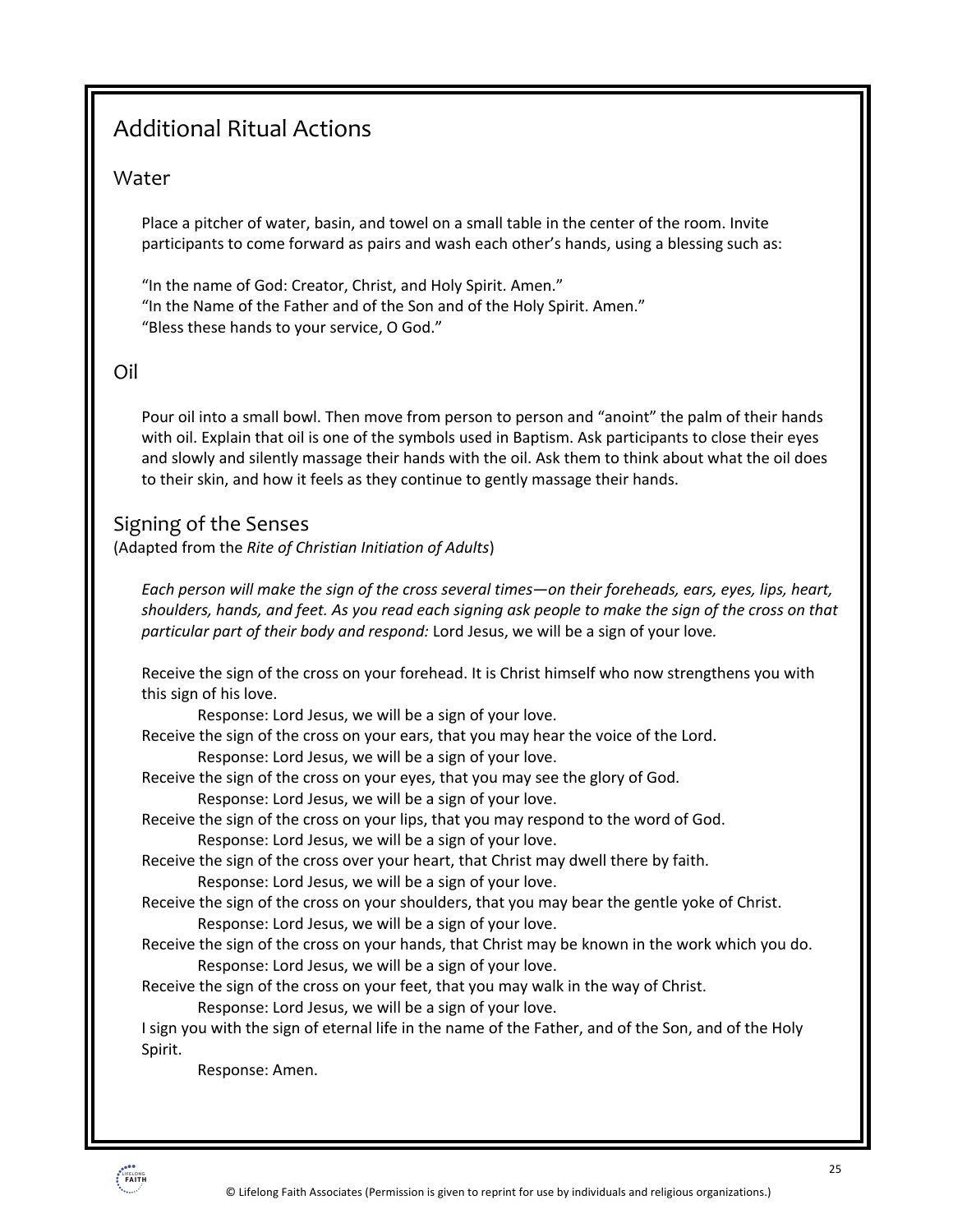# Additional Activity We Are Created in the Image of God

"The Christian practice of honoring the body is born of the confidence that our bodies are made in the image of God's own goodness. "Your body is a temple of the Holy Spirit within you," Paul wrote to the church at Corinth (1 Corinthians 6:19). As the place where the divine presence dwells, our bodies are worthy of care and blessing and ought never to be degraded or exploited. It is through our bodies that we participate in God's activity in the world.…And it is through daily bodily acts—bathing, dressing, touching—that we might live more fully into the sacredness of our bodies and the bodies of others." (Stephanie Paulsell in *Practicing Our Faith*)

Our bodies are gifts. They are gifts from an all-loving God, and they are good because they reflect the goodness of the Creator. Integrity in Christian living requires that we care for our bodies and our souls with equal and complementary vigor. Caring for the body is an essential part of Christian spirituality, and a healthy spiritual life requires dignified and humble attention to the body.

# We Are Created in the Image of God

*God looked at everything he had made, and he was very pleased. Evening passed and morning came—that was the sixth day*. (Genesis 1:31)

The first chapter of the Bible is the story of the creation of the universe. Heavenly bodies and earthly bodies are created and arranged in a harmonious balance, and God proclaims that all of it is good, very good. God proclaims the goodness of creation exactly seven times in the first chapter of Genesis (see verses 4, 10, 12, 18, 21, 25 and 31). Seven is the number in the Bible that symbolizes fullness or completion. In most translations the word "good" is used, but in some translations, we are told that God is pleased. Regardless of the translation, physical creation and the bodily creatures are affirmed seven times, and the seventh affirmation is *very* good, or God is *very* pleased.

The Genesis account turns to the theme of sexuality in chapter two. Here sexuality is born, and the man and the woman become one flesh in the presence of God. Sexuality, like all other parts of creation, shares in God's blessing. Sexuality, the bodily experience of being masculine and feminine, is fundamentally good.

*Then the Lord God made the man fall into a deep sleep, and while he was sleeping, he took out one of the man's ribs and closed up the flesh. He formed a woman out of the rib and brought her to him. Then the man said, "At last, here is one of my own kind—bone taken from my bone, and flesh from my flesh. 'Woman' is her name because she was taken out of man." That is why a man leaves his father and mother and is united with his wife, and they become one.* (Genesis 2:21–24)

Unfortunately, the story does not end with the harmony of Genesis 1 and 2. Genesis 3, the chapter that we commonly call the fall, describes the struggle that we all know too well. After giving in to the temptation of the serpent, the woman struggles with her body and with her relationship to the man: